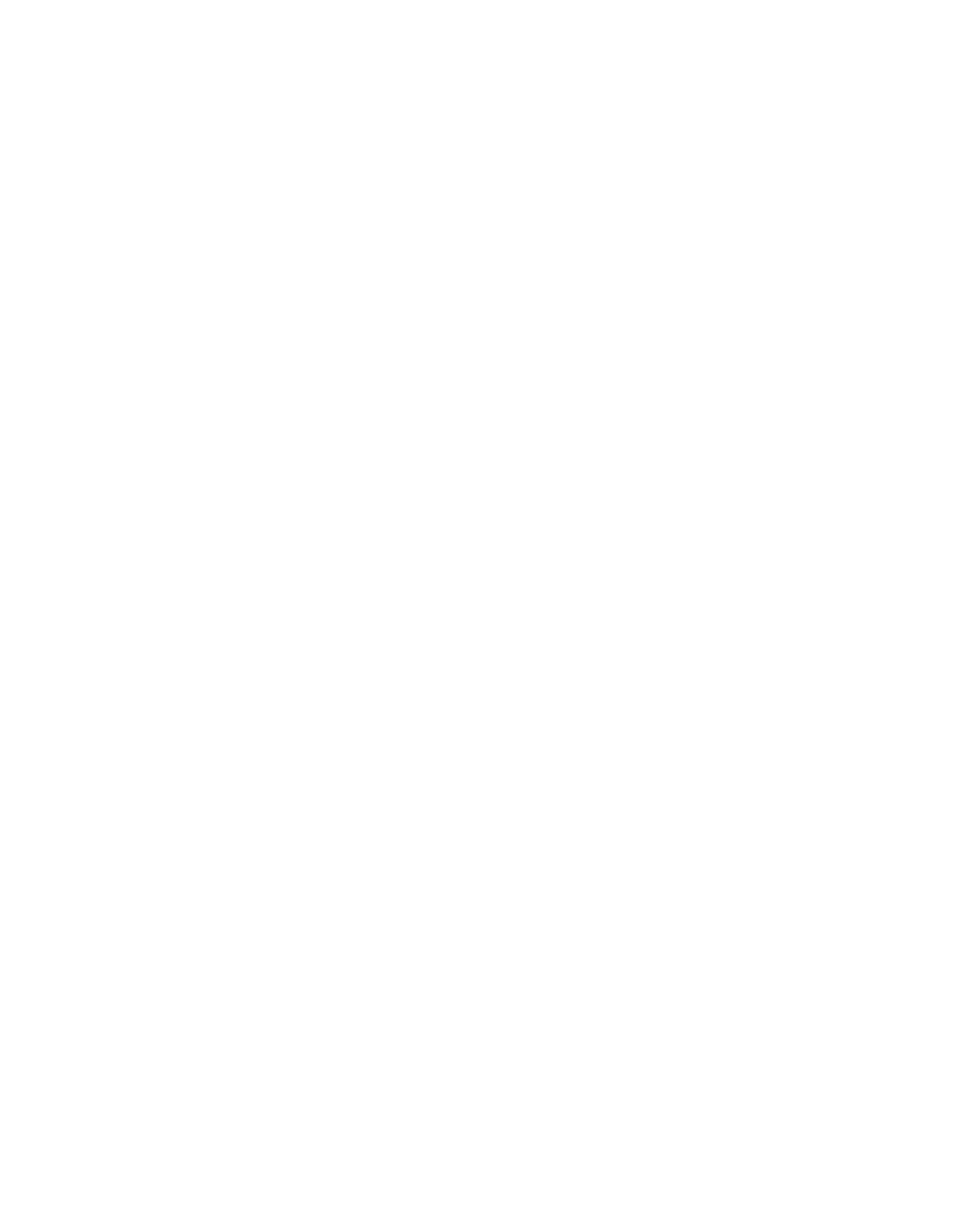#### **95-200M GAS FIRED DIRECT VENT MODULATING HOT WATER BOILER**

CONTROL MANUAL AND OPERATING INSTRUCTIONS P/N# 240006104, Rev. 1.1 [05/06] • Printed in USA • Made In USA

# **TABLE OF CONTENTS**

|                | Safety Symbols and Warnings           | 3  |
|----------------|---------------------------------------|----|
| Ш              |                                       | 4  |
| $\mathbf{III}$ | Modulating Control Features           | 6  |
| IV             | Putting The Boiler In Operation       | 6  |
| V              |                                       | 9  |
| <b>VI</b>      | Checkout Procedures and Adjustments   | 11 |
| VII            | Detailed Sequence of Operation        | 13 |
| VIII           |                                       | 14 |
| IX             |                                       | 15 |
| $\times$       | User Interface Quick Reference        | 21 |
| XI             | Installation and Checkout Certificate | 23 |

#### **Keep this manual near boiler and retain for future reference.**

# **I - SAFETY SYMBOLS AND WARNINGS**

The following defined symbols are used throughout this manual to notify the reader of potential hazards of varying risk levels.

# **A** DANGER A

**Indicates an imminently hazardous situation which, if not avoided, will result in death or serious injury.**



**Indicates a potentially hazardous situation which, if not avoided, could result in death or serious injury.**

**A** CAUTION

Indicates a potential hazardous situation which, if not avoided, may result in minor or moderate injury. It may also be used to alert against unsafe practices.

**IMPORTANT:** Read the following instructions completely before installing!!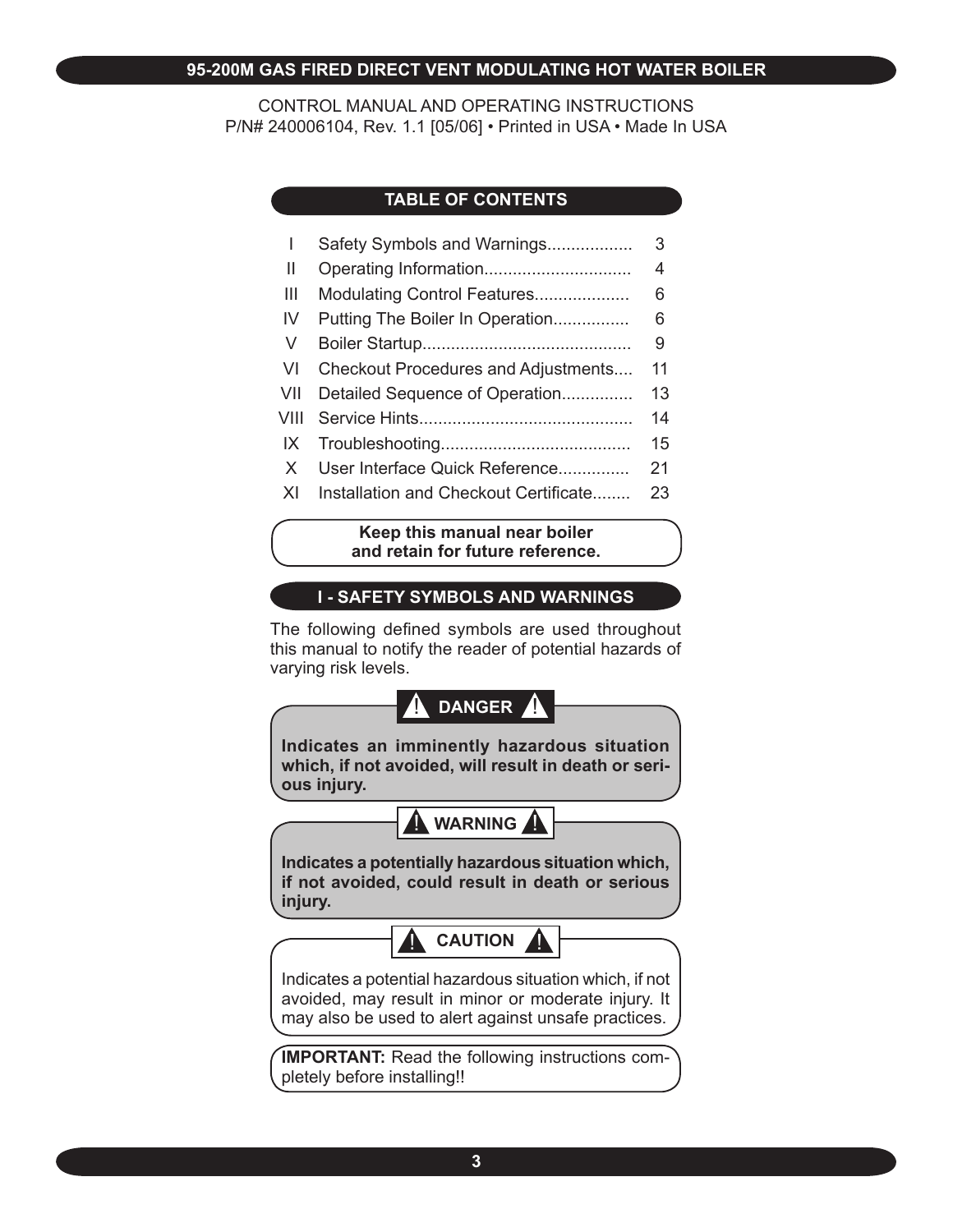# **II - OPERATING INFORMATION**

This boiler is controlled by a microprocessor electronic **•** control that senses outlet water temperature, return water temperature, and outdoor temperature (when an outdoor sensor is installed). This information (plus input from external limit and operating controls) is used to regulate boiler on/off operation and can modulate boiler firing rate to more closely match output to demand.

#### **ELECTRICAL SPECIFICATIONS**

Boilers require 120 vac/60 HZ power supply and are not polarity sensitive.

| <b>CONTROL SPECIFICATIONS</b> |                  |  |  |  |  |  |
|-------------------------------|------------------|--|--|--|--|--|
| Supply voltage                | 120 vac/60 hz    |  |  |  |  |  |
| <b>Electrical demand</b>      | 10 <sub>va</sub> |  |  |  |  |  |
| Prepurge timing               | 10 seconds       |  |  |  |  |  |
| Postpurge timing              | 15 seconds       |  |  |  |  |  |
| Min. off time, space heating  | 10.2 seconds     |  |  |  |  |  |
| Pump run on after space htg.  | 0 minutes        |  |  |  |  |  |
| Min. off time, DHW            | 10.2 seconds     |  |  |  |  |  |
| Pump run on after DHW         | 30.6 seconds     |  |  |  |  |  |
| Line voltage fuse, F1         | 5 amp fast-blow  |  |  |  |  |  |
| Low voltage fuse, F3          | 4 amp slow-blow  |  |  |  |  |  |

#### **BOILER CIRCULATOR**

Each boiler is shipped with a circulator. The circulator has sufficient head to handle boiler pressure drop plus reasonable pressure drop in the connecting piping. See the separate *Installation Manual* (P/N# 240006103) for piping and flow rate information.

The boiler control's internal relay contact is suitable for handling only the boiler circulator provided. Do not wire additional pumps in parallel with the boiler circulator. To operate a system circulator when the boiler circulator is running, see the section on *"Electrical Wiring"* in the Installation Manual for wiring required.

## **BOILER TEMPERATURE REGULATION**

**OPERATING TEMPERATURE (TARGET):** The boiler control senses outlet water temperature and regulates boiler firing rate to achieve a target temperature, set by installer by setting Parameter 4. Temperature can be set between 68°F and 182°F.

**SPACE HEATING:** Target temperature is fixed (equal to Parameter 4) when outdoor reset is not installed or calculated as described under *"Outdoor Reset Operation"* when outdoor sensor is connected. **•**

- **EXCEPTION:** See explanation of *"Supply Temperature Boost."*
- **DHW HEATING:** Target temperature is determined by adding Parameter 1 to Parameter 33 (default 150°F and 30°F). Do not change Parameter 1 from the factory default setting of 150°F unless the application is specially engineered for other temperature. **•**

**HIGH LIMIT OPERATION:** If outlet water temperature exceeds target temperature (or 180°F, whichever is lower), high limit action occurs. The control module shuts the burner off.

**DHW OPERATION (IF USED):** The boiler is factory set to immediately change target outlet water temperature to 180°F on a call for heat from the DHW aquastat.

**ADDITIONAL THERMAL OVERRUN PROTECTION:**  High limit operation shuts down the burner when the outlet water temperature exceeds the target temperature. However, adverse conditions could cause the water temperature to rise too quickly and overshoot this temperature. The boiler control's advanced technology provides protection in the event of thermal overrun. Using its electronics, the control provides two additional levels of overrun protection:

- **LEVEL 1:** Indication would occur if supply water temperature reached 183°F. The control would display a soft lockout code ("B" followed by "18" if on the supply or "19" if on the return). The control would not operate the burner again until the water temperature dropped 9°F below target temperature. **•**
- **LEVEL 2:** Lockout would occur if supply water temperature reached 200°F or if the return water reached 193°F. The control would enter hard lockout and display an error code ("E" followed by "18" if on the supply or "19" if on the return). **•**

**NOTE:** Hard lockout requires manually pressing the display panel reset button to restart operation. Service technician must troubleshoot the cause of the problem and correct it before placing the boiler back in operation.

#### **LOW WATER PROTECTION**

1. This boiler comes factory equipped with a manual reset low water cutoff. In addition, the boiler control uses temperatures sensed at both supply and return areas of the heat exchanger. If the flow rate is too low (temperature difference too high)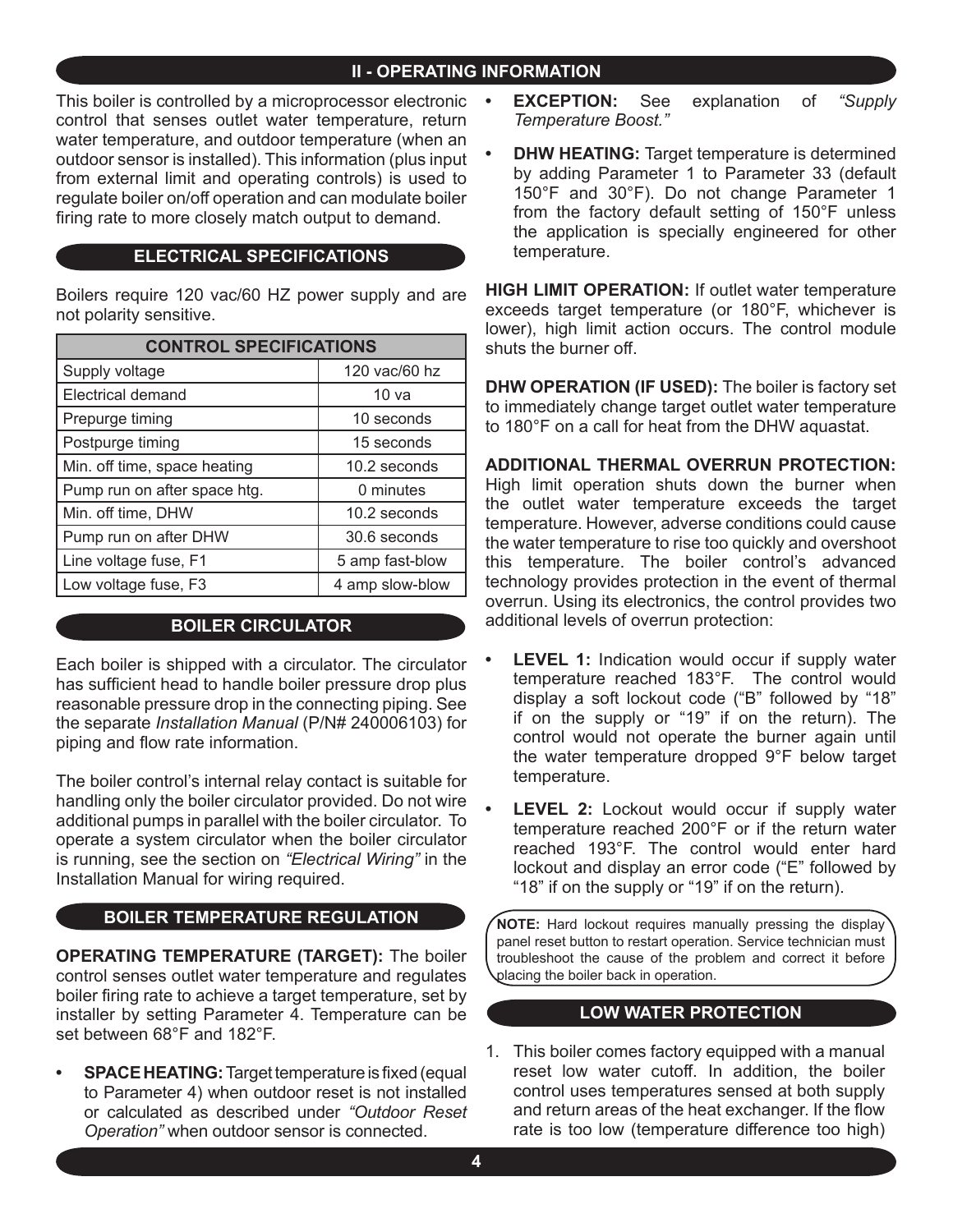or either temperature is too high, the control shuts the boiler down. This ensures boiler shutdown in the event of low water or low flow conditions.

2. Some codes and jurisdictions may accept these integral features of the control in lieu of requiring an additional limit control or low water cutoff. Consult your local jurisdiction for more information on low water cutoff requirements.

### **FREEZE PROTECTION**

Do **not** install the boiler in a room likely to freeze.

**NOTE:** The following integral feature of the boiler control provides some protection for the boiler only, not for the system.

The control module provides freeze-up protection as follows when the boiler water temperature drops below 45° F:

- Below 45° F, the boiler circulator operates constantly. •
- Below 37° F, the boiler turns on at low fire. •
- Boiler and circulator turn off if boiler water temperature rises above 50° F. •

**A** CAUTION

This feature of the boiler control does not eliminate the possibility of freezing. The installation must still use recognized design, installation and maintenance practice to prevent freeze potential for the boiler and system.

# **SUPPLY TEMPERATURE BOOST**

In outdoor reset operation (outdoor sensor connected), the boiler control automatically increases the target outlet water temperature if a call for heat exceeds 10 minutes. At each 10 minutes of a continuous call for heat, the control module increases the target temperature by 18°F. The module will continue increasing target temperature until it reaches the value set in Parameter 4.

When the call for heat ends while target temperature is "boosted," the target temperature drops about 2°F for each minute the thermostat is open.

**PURPOSE OF "BOOSTING":** If the target temperature happens to be too low, the control "boosts" the target temperature until the supply water meets the system's needs.

# **OUTDOOR RESET OPERATION (IF USED)**

**TARGET TEMPERATURE WITH OUTDOOR RESET:**  All boilers are shipped with an outdoor temperature sensor. When this sensor is installed (low voltage terminal strip terminals A1 and A2), the boiler control regulates target outlet water temperature based on outside temperature. Set the temperature curve by setting Parameter 4 to:

- ODT (outdoor design temperature for the area). •
- For ODT of 0°F or lower, set Parameter 4 to the desired supply temperature at the ODT. •
- For ODT above 0°F, set Parameter 4 to the desired system temperature when outdoor temperature is  $0^{\circ}$ F. •

**RESET CURVE:** The graph below shows how the boiler control calculates target temperature.



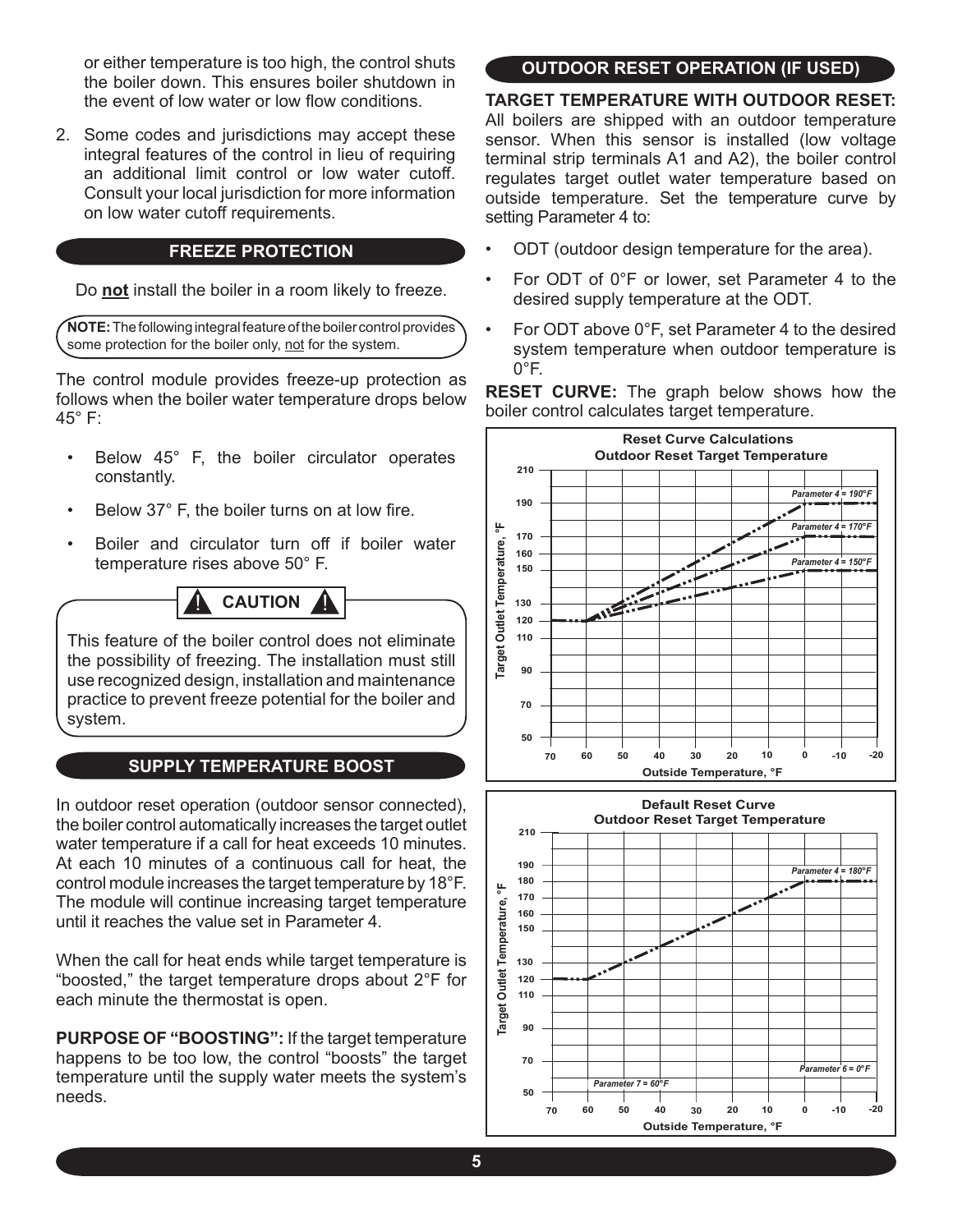- For outdoor temperature at or below 0°F, the target temperature equals Parameter 4 and never higher. •
- For outdoor temperature above 0°F, the target temperature is reduced on a curve that would result in 60°F supply temperature at 70°F outdoor temperature. •

**SUMMER/WINTER SWITCH OPTION:** Install a summer/winter switch, if desired, to disable the boiler (space heating) circulator during non-heating months. Connect switch across the outdoor sensor terminals. When switch closes, the boiler circulator is disabled and the boiler operates only on call for DHW heating.

#### **DHW OPERATION (IF USED)**

The boiler control allows connection of a DHW aquastat to low voltage terminal strip terminals DHW T1 and DHW T2. When the DHW aquastat calls for heat, the module shuts down the boiler circulator activated the DHW circulator and immediately sets target outlet water temperature to 180°F. This provides automatic priority heat allocation to the indirect water heater for maximum response and recovery. The DHW circulator continues for 30.6 seconds after the heating cycle to deliver the most possible heat.

#### **III - MODULATING CONTROL FEATURES**

#### **BOILER CONTROL DESIGN**

The integrated modulating boiler control is designed for central heating (CH) hot water boilers with modulating fan and gas-air control. Options for domestic hot water (DHW) and outdoor reset are available. Modulation is based upon data relayed to the control by specific temperature sensors. To ignite the burner, a direct spark igniter (DSI) is used.

The modulating boiler control is intended for use in combination with a display/user interface unit for both information and operation purposes. The control is designed for installation with a conventional on/off room thermostat. The control is able to provide hot water and outdoor reset functions.

#### **MAIN CONTROLLER FUNCTIONS**

**Central Heat (CH):** The control uses sensors on the supply water, return water and outside air to determine the heat load of the heating system. This results in the boiler supplying just enough heat to satisfy the demand which results in fewer overshoots and less short cycling than a conventional on/off boiler.

**Domestic Hot Water (DHW):** When used in conjunction with an indirect hot water heater this boiler has the capability to provide domestic hot water. An on/off thermostat is used to activate the call for heat.

**Outdoor Reset:** This control has the ability to sense outside air temperature using a supplied NTC sensor. The controller detects the presence of the sensor and acts according to the parameters programmed into the controller.

#### **DISPLAY/USER INTERFACE**

By means of the display/user interface, the installer and home owner can scroll through the control settings and customize the boiler to the heat delivery system used in the location of installation. See the *"User Interface Quick Reference"* in Section X of this manual for more information on using and programming the boiler control.

## **IV - PUTTING THE BOILER IN OPERATION**

#### **WATER TREATMENT AND FREEZE PROTECTION**

- 1. When filling the boiler and heating system, water treatment is generally not required or desired. Consult local water treatment specialist for water treatment recomendations if your water pH levels are below 8 or hardness is above 8 grains hardness.
	- A. This boiler is designed for use in a closed hydronic heating system ONLY!
	- B. Excessive feeding of fresh make-up water to the boiler may lead to premature failure of the boiler sections.
- 2. Use clean fresh tap water for initial fill and periodic make-up of boiler.
- A. A sand filter must be used if fill and make-up water from a well is to be used.
- B. Consideration should be given to cleaning the heating system, particularly in retrofit situations, where a new boiler is being installed in an older piping system.
- C. In older systems, obviously discolored, murky, or dirty water, or a pH reading below 8, are indications that the system should be cleaned.
- D. A pH reading between 8 and 10 is preferred.
- 3. Antifreeze, if needed, must be of a type specifically designed for use in closed hydronic heating systems and must be compatible with type A356 T6 aluminum at operating temperatures between 20°F-250°F.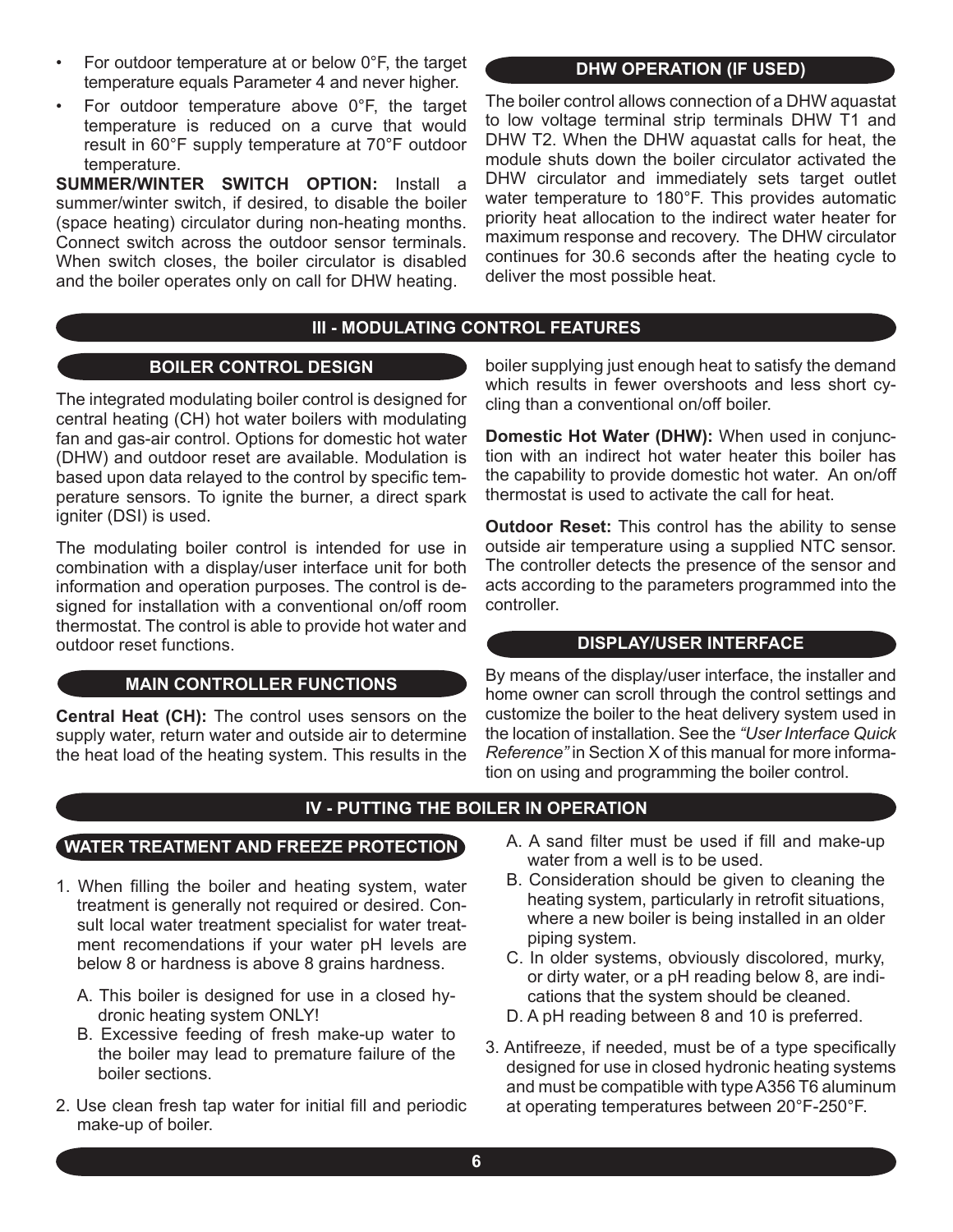The recommended premixed antifreeze solution is INTERCOOL NFP-50. This product is sold direct to distributors by the antifreeze manufacturer. Please contact Interstate Chemical Company's Customer Service Dept. at 1-800-422-2436 or call your distributor for more information.

 Use of an alternate manufacturer's premix antifreeze is acceptable if the product specifications are comparable with those of the recommended premix antifreeze and the antifreeze is compatible with type A356 T6 aluminum. Use of incompatible antifreeze could damage the heat exchanger and will void the product warranty.

 The antifreeze must be maintained per the specifications of the manufacturer. Failure to do so will result in the warranty being voided. Follow the antifreeze manufacturer's instructions on determining the proper ratio of antifreeze to water for the expected low temperature conditions and for maintaining the antifreeze solution from year to year.

- A. Use of antifreeze must be in accordance with local plumbing codes.
- B. Pure glycol solutions are very corrosive, therefore hydronic system antifreeze typically contains corrosion inhibitors. Different brands of hydronic system antifreeze contain different types of corrosion inhibitors. Some brands have corrosion inhibitors that break down more rapidly or become ineffective at higher temperatures when used with aluminum. This could lead to premature failure of the aluminum boiler. Consult the antifreeze manufacturer on the compatibility of their product with aluminum.
- C. Follow the antifreeze manufacturer's instructions on determining proper ratio of antifreeze to water for the expected low temperature conditions, and for maintaining the quality of the antifreeze solution from year to year. Improperly maintained antifreeze solutions will gradually lose their ability to protect the aluminum boiler from corrosion.
- D. **DO NOT USE AUTOMOTIVE ANTIFREEZE** as the type of corrosion inhibitors used will coat the boiler's heat transfer surfaces and greatly reduce capacity and efficiency.
- E. Use of antifreeze in any boiler will reduce heating capacity by as much as 10 to 20% due to differing heat transfer and pumping characteristics. This must be taken into consideration when sizing the heating system, pump(s) and expansion tank. Consult antifreeze manufacturer's literature for specific information on reduced capacity.
- F. Boiler water content is 2.6 gallons (10 liters).

### **FILLING BOILER WITH WATER AND PURGING AIR**

*(For each of the following systems, refer to the appropriate piping diagrams in the Installation Manual P/N# 240006103.)*

#### **SYSTEMS WITH DIAPHRAGM TYPE EXPANSION TANKS**

- Close all zone service valves on the supply and return 1. piping. Open the feed valve and fill boiler with water. Make sure air vent is open. Hold relief valve open until water runs air free for five seconds to rapidly bleed air from boiler, then let the relief valve snap shut.
- 2. Open the zone service valve on the supply pipe for the first zone. Open the purge valve on the first zone. Feed water will fill the zone, pushing air out the purge valve. Close the purge valve when the water runs air free. Close the zone service valve.
- 3. Repeat step 2 for all remaining zones.
- 4. Open all service valves. Any air remaining trapped in the return lines between the service valves and the boiler will be pushed towards the air vent when the boiler is placed in operation.
- 5. Inspect piping system and repair any leaks immediately.

#### **SYSTEMS WITH CONVENTIONAL CLOSED TYPE EXPANSION TANKS**

- Close all zone service valves on the supply and re-1. turn piping and close the expansion tank service valve. Drain expansion tank. Open the feed valve and fill boiler with water. Hold relief valve open until water runs air free for five seconds to rapidly bleed air from boiler, then let the relief valve snap shut.
- 2. Open the zone service valve on the supply pipe for the first zone. Open the purge valve on the first zone. Feed water will fill the zone, pushing air out the purge valve. Close the purge valve when the water runs air free. Close the zone service valve.
- 3. Repeat step 2 for all remaining zones.
- 4. Open the expansion tank service valve and the tank vent. Fill the tank to the proper level and close the tank vent. Remove the handle from the expansion tank service valve so the homeowner doesn't accidentally close it.
- 5. Open all service valves. Any air remaining trapped in the return lines between the service valves and the boiler will be pushed towards the expansion tank when the boiler is placed in operation.
- 6. Inspect piping system. Repair any leaks immediately.

**NOTE:** Do **not** use stop leak compounds. Leaks in threaded connections in the aluminum boiler sections must be repaired immediately. Aluminum threads will not seal themselves.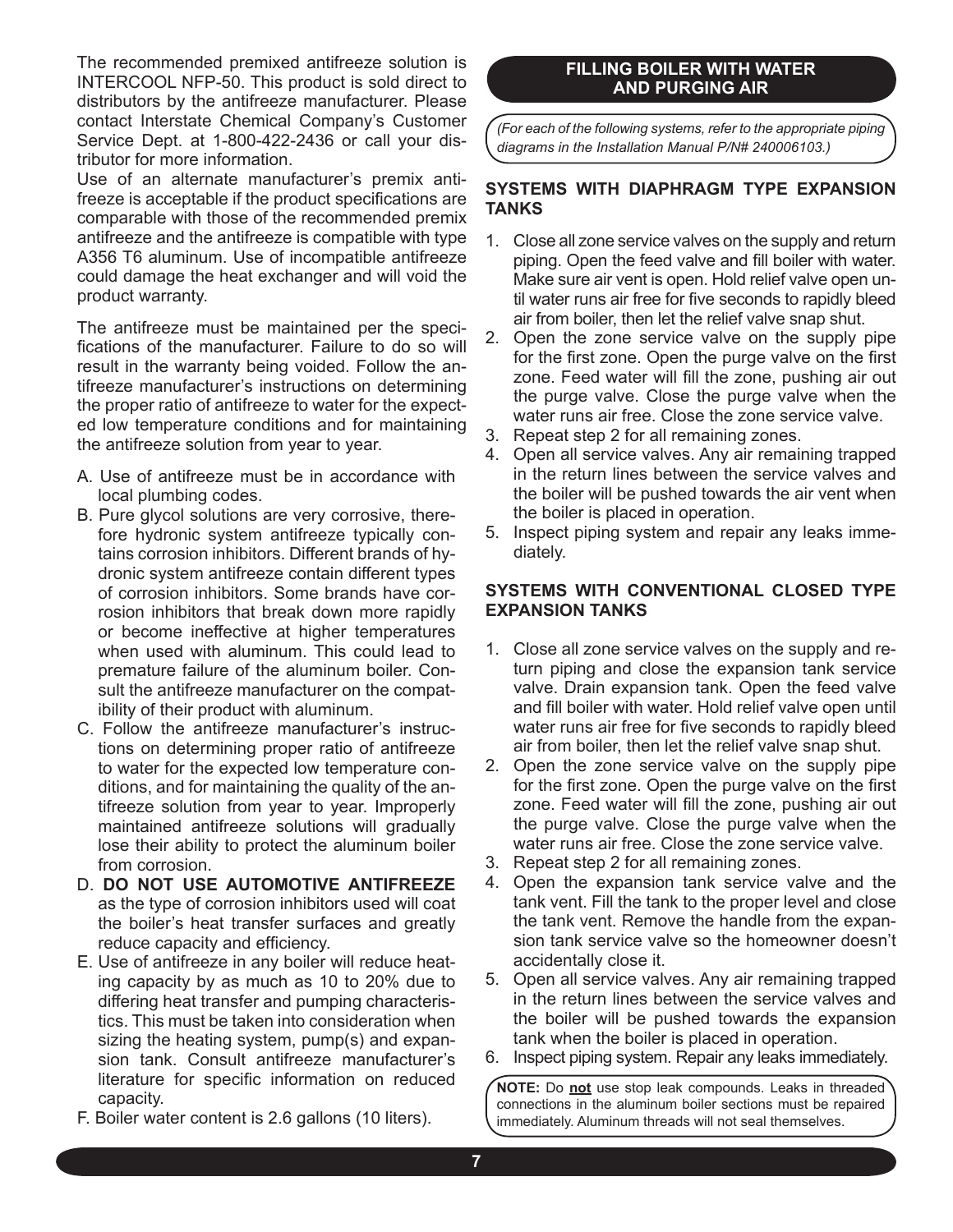#### 5. **LIGHTING INSTRUCTIONS**

## **FOR YOUR SAFETY READ BEFORE OPERATING!!**

**WARNING!:** If you do not follow these instructions exactly, a fire or explosion may result causing property damage, personal injury or loss of life.

1. This appliance does not have a pilot. It is equipped with an ignition device which automatically lights the burner. **Do not try to light this burner by hand!!**

2. Before operating smell all around the appliance area for gas. Be sure to smell next to the floor because some gas is heavier than air and will settle to the floor.

# **A** CAUTION A

# **WHAT TO DO IF YOU SMELL GAS**

- Do not try to light any appliance. •
- Do not touch any electrical switches; do not use any phones in your building. •
- Immediately call your gas supplier from a neighbor's phone. Follow the gas supplier's instructions. If you cannot reach your gas supplier, call the fire department. •

3. Use only your hand to turn the gas ball valve. Never use tools. If the valve will not turn by hand, do not try to repair it, call a qualified service technician. Force or attempted repair may cause fire or explosion.

der water. Immediately call a qualified service tech-1. 4. Do not use this appliance if any part has been unnician to inspect the appliance and to replace any part of the control system and any gas control which has been under water.

# **OPERATING INSTRUCTIONS**

#### **STOP! READ THE SAFETY INFORMATION ABOVE BEFORE OPERATING THIS APPLIANCE.**

- 1. Set the thermostat to the lowest setting.
- Turn off all electrical power to the appliance. 2.
- 3. This appliance does not have a pilot. It is equipped with an ignition device which automatically lights the burner. **Do not try to light this burner by hand!**
- 4. Remove the front jacket panel.

5. Turn off the gas ball valve. Valve handle should be perpendicular to the gas pipe.



Control Valve "OFF"

- Wait 5 minutes for any gas to clear. Then smell 6. for gas, including near the floor. If you smell gas, **STOP!** Follow instructions on this page under *"What To Do If You Smell Gas."* If you do not smell gas, go to next step.
- 7. Turn gas ball valve to the "on" position. The handle on the valve should be parallel to the gas pipe.
- 8. Replace the front jacket panel.
- Turn on all electrical power to the appliance. 9.
- 10. Set thermostat to desired setting.
- 11. If the appliance will not operate, follow the instructions *"To Turn Off Gas To Appliance"* (below) and call your service technician or gas supplier.

#### **TO TURN OFF GAS TO APPLIANCE**

- 1. Set the thermostat to the lowest setting.
- 2. Turn off all electric power to the appliance if service is to be performed.
- 3. Remove the front jacket panel.
- Turn gas ball valve off, handle should be perpen-4. dicular to the gas pipe.
- 5. Replace the front jacket panel.
- 6. Safe lighting and other performance criteria were met with the gas manifold and control assembly provided on the boiler when the boiler underwent tests specified in ANSI Z21.13-latest revision.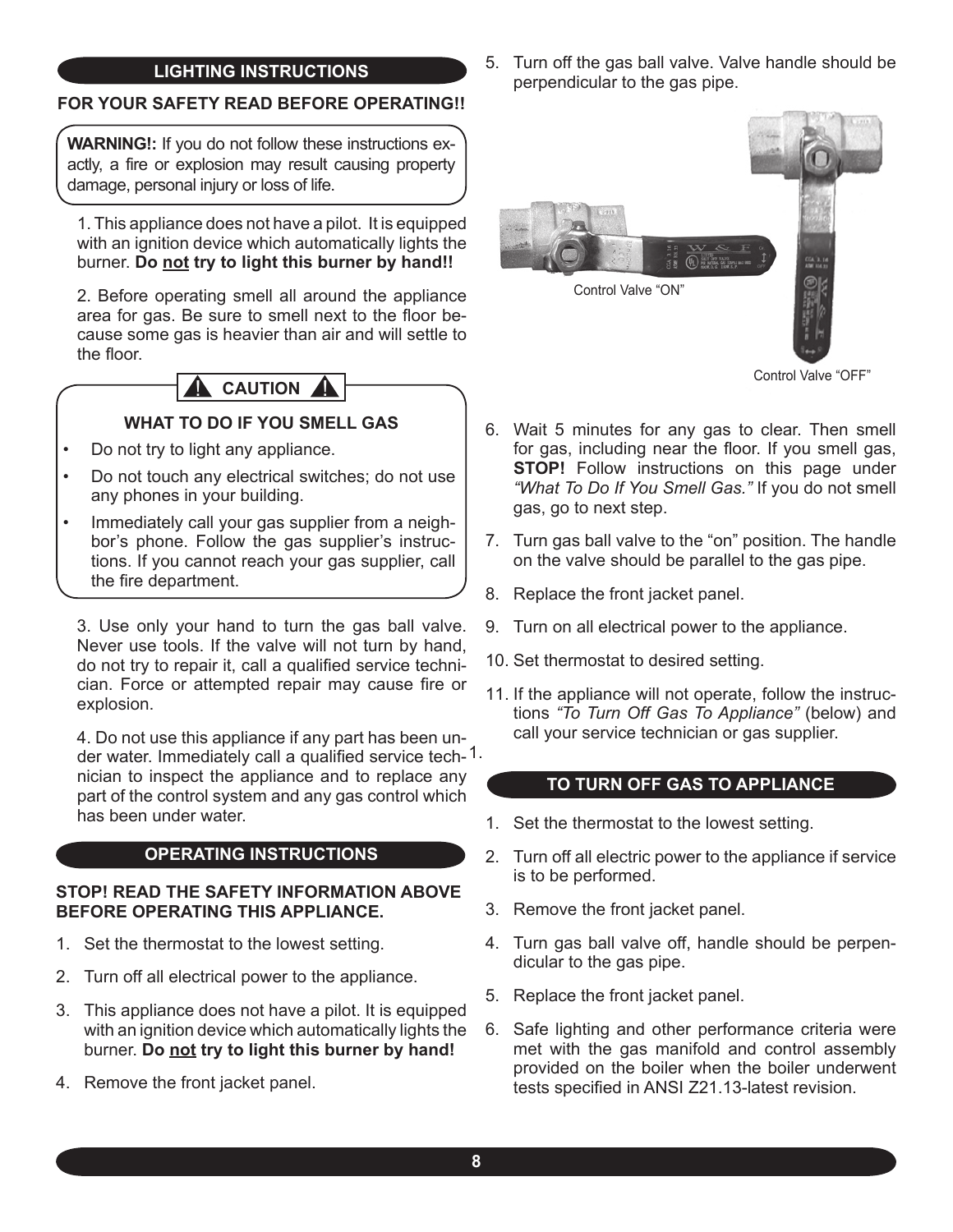#### **STARTUP**

**NOTE:** Instructions in this manual are based on factory default parameter settings.

- Start the boiler only after completing all instructions 1. in the Installation Manual.
- To start the boiler, follow the *"Operating Instructions"*  2. in this manual.
- 3. Once the boiler has started and is operating, continue the startup procedure by performing all of the following steps to set and verify operation of the controls.

#### **SET SPACE HEATING OPERATION**

#### **VERIFY SPACE HEATING MODE**

- 1. Press the "Mode" button until the display shows **[PARA]**. This is the parameter mode.
- 2. Press the "Step" button until the first digit of the display shows "3."
- The last digit must show a "1." If any other number 3. displays, press the "+" button until a "1" shows in the right-hand digit, then press the "Store" button to save this setting.

#### **SET SPACE HEATING TARGET TEMPERATURE**

- 1. Press the "Step" button until the first digit of the display shows "4." The last three digits will show the outlet water temperature setting.
- 2. Press the "+" or "-" buttons to change the setting to the desired outlet water temperature. The factory default setting is 180°F.
	- **OUTDOOR SENSOR INSTALLED:** Setting is **•** the target temperature for outdoor temperature at or below the factory setting (32°F). At higher outside temperatures, the control module calculates the target temperature.

When a summer/winter switch is used, closing the switch will disable the boiler (space heating) circulator during summer operation.

- **OUTDOOR SENSOR NOT INSTALLED: •** Setting is the target temperature at all times.
- 3. Press the "Store" button to save the setting.

### **CHECK DHW OPERATION SETUP**

**NOTE:** If the control is already in parameter mode , skip step 1 (below) and proceed to step 2.

- 1. Press the "Mode" button until the display shows **[PARA]** (parameter mode).
- 2. Press the "Step" button until the first digit of the display shows a "2."
- The last digit must show a "1." If any other number 3. displays, press the "+" button until a "1" shows in the right-hand digit, then press the "Store" button to save this setting.
- The control module turns on the DHW circulator 4.when the indirect water heater operating control closes. The control module shuts off the boiler circulator (stops space heating) during calls for DHW heating.

#### **VERIFY OPERATION – SPACE HEATING**

**NOTE:** Information below presented in brackets "[ ]" represents the actual display on the boiler control panel with the first digit indicating boiler status and the last three digits showing the measured boiler water temperature. (Ex.- **[A180]** indicates a status of "A" and a boiler water temperature of 180°F.)

- 1. Turn down DHW aquastat on DHW tank (if used). If necessary, turn off power and remove one of the DHW aquastat wires to ensure boiler will not receive a DHW heat call.
- 2. Turn off power to boiler at service switch.
- 3. Wait a few seconds, then turn on power to boiler.

**[A180]** Self-check on power-up for a few seconds.

**[0180]** No call for heat.

4. Raise room thermostat to call for heat.

**[5180]** Blower/boiler circulator on. Blower and boiler circulator energize and control checks for air flow.

**[1180]** Prepurge. Blower speed will increase to ignition speed. The blower will run in prepurge for 10 seconds.

**[2180]** Ignition. After prepurge, the control module opens the gas valve and starts ignition spark.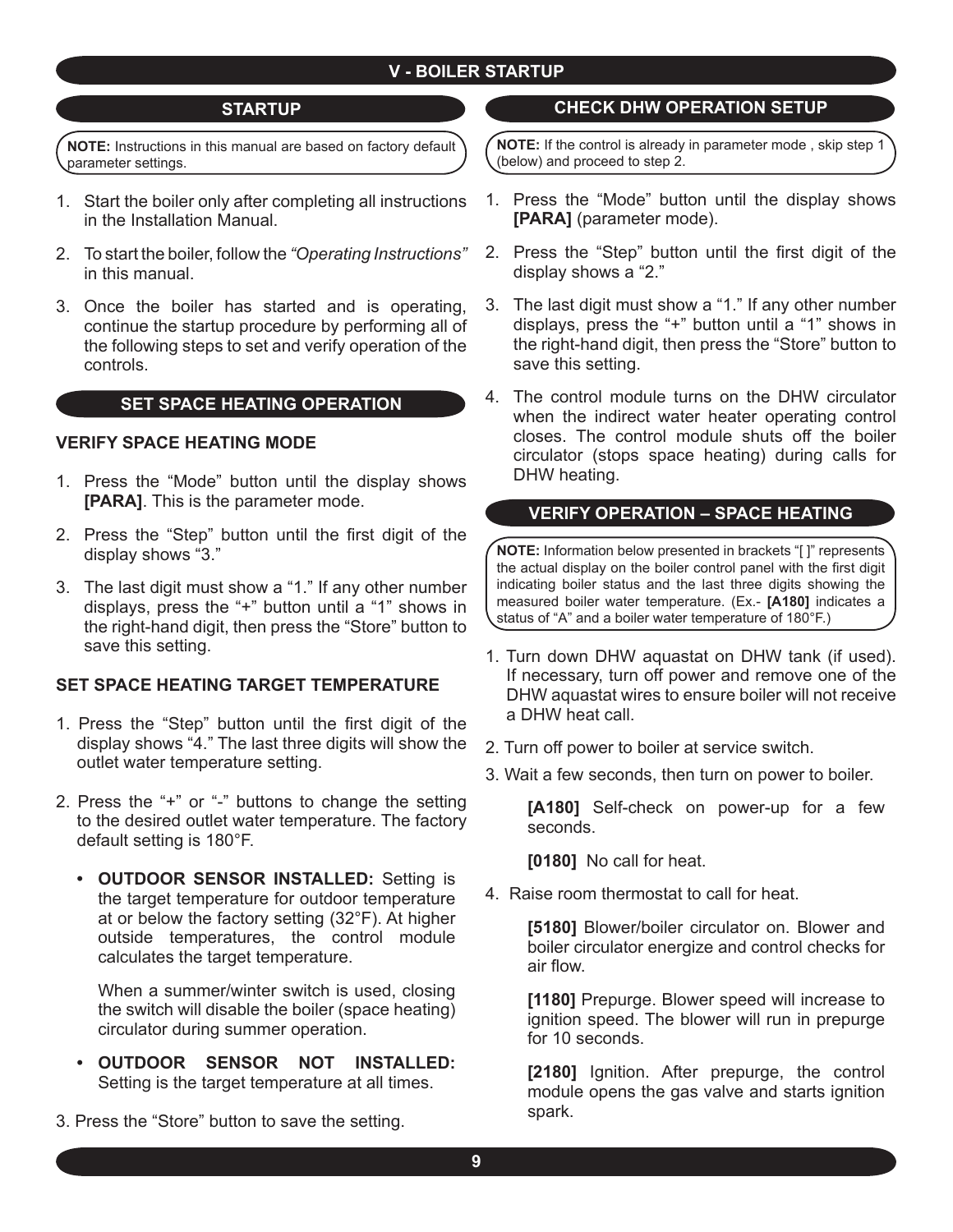- If burner flame proves within 4.5 seconds, burner continues to fire. Burner will fire at startup rate for about 10 seconds to allow flame to stabilize.
- If burner flame does not prove within 4.5 seconds, control module attempts ignition sequence again. Flame must prove within 6 attempts or control will lockout (display will show **[E 02]**).
- Verify flame failure operation by closing boiler manual gas cock to prevent gas flow. Open manual gas valve after testing.

**[3180]** Burner on, space heating. Once flame is proven and stable, the burner turns down to low fire for approximately 2 minutes.

After this low fire period, the burner is allowed to modulate. Firing rate depends on actual outlet water temperature versus target temperature.

5. Allow boiler to bring water temperature to target temperature.

> **[6180]** Target temperature reached.The burner will shut down. The blower will run in postpurge (see below), then turn off. Boiler circulator continues to run as long as there is a call for heat.

6. Lower room thermostat to stop call for heat.

**[1180]** Postpurge. When room thermostat is satisfied (call for heat ended), burner turns off. Blower will continue for 15-second postpurge, then turn off. If another call for heat occurs, boiler will remain off for ten seconds before starting again, and the display will show **[6180]**.

**[0180]** No call for heat. Boiler is now in standby mode (waiting for heat call).

- 7. Repeat steps 1-6 several times to verify operation.
- 8. Return the room thermostat to normal setting.

#### **VERIFY OPERATION – DHW**

- 1 If necessary, reconnect DHW aquastat wiring to boiler.
- 2. Turn off power to boiler at service switch.
- 3. Wait a few seconds, then turn on power to boiler.

**[R140]** Self-check on power-up for a few seconds.

**[0140]** No call for heat.

4. Raise DHW aquastat above tank temperature to call for heat.

> **[5140]** Blower/DHW circulator on. Blower and DHW circulator energize and control checks for air flow.

> **[1140]** Prepurge. Blower speed will increase to ignition speed. The blower will run in prepurge for 10 seconds.

> **[2140]** Ignition.After prepurge, the control module opens the gas valve and starts ignition spark.

- If burner flame proves within 4.5 seconds, burner continues to fire. Burner will fire at startup rate for about 10 seconds to allow flame to stabilize.
- If burner flame does not prove within 4.5 seconds, control module attempts ignition sequence again. Flame must prove within 6 attempts or control will lockout (display will show **[E 02]**).
- Verify flame failure operation by closing boiler manual gas valve to prevent gas flow. Open gas valve after testing.

**[4140]** Burner on, DHW. Once flame is proven and stable, the burner is allowed to modulate. Firing rate depends on actual outlet water temperature versus target temperature.

5. Allow boiler to bring water temperature to target temperature.

**[6140]** Target temperature reached. The burner will shut down. The blower will run in postpurge (see below), then turn off. DHW circulator continues to run as long as there is a call for DHW heating.

6. Lower DHW aquastat to stop call for heat.

**[1140]** Postpurge. When room thermostat is satisfied (call for heat ended), burner turns off. Blower will continue for 15 second postpurge, then turn off. If another DHW heat call occurs, boiler will begin heating cycle after 30 second delay.

**[8140]** DHW circulator run-on. The DHW circulator continues to run for 30 seconds.

**[0140]** No call for heat. Boiler is now in standby mode (waiting for heat call).

7. Repeat steps 1-6 several times to verify operation.

8. Return the DHW aquastat to normal setting.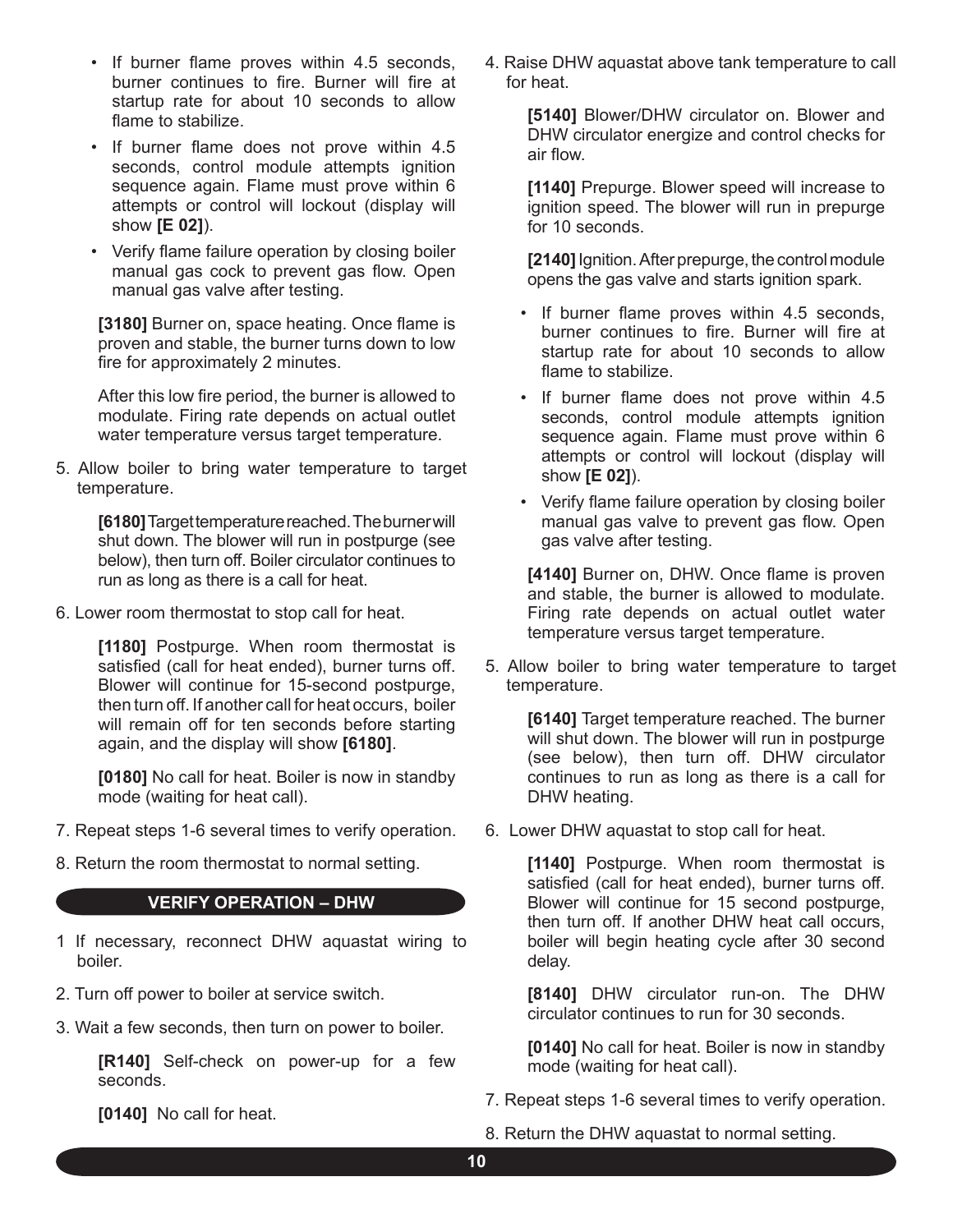#### **OPERATING INFORMATION**

- 1. To check operating conditions (Ex.- actual or target temperature), see *"User Interface Quick Reference"*  in Section X of this manual for an explanation of the boiler control's "Information" mode.
- 2. During normal operation (no shutdown or lockout), the right 3 display digits show actual boiler outlet water temperature.

# **VI - CHECKOUT PROCEDURES AND ADJUSTMENTS**

#### **VERIFY SEQUENCE OF OPERATION**

A detailed sequence of operation containing potential faults can be found in Sections VII, *"Detailed Sequence of Operation."* Refer to this section and Section XVIII, *"Service Hints,"* for more information.

#### **INSPECT VENTING AND AIR INTAKE**

Operate the boiler and verify that all vent/air intake connections are gastight and watertight. Repair any leaks immediately.

#### **INSPECT CONDENSATE DRAIN AND SYSTEM PIPING**

Verify that condensate flows freely and all connections are watertight. Repair any leaks immediately.

#### **TEST IGNITION SYSTEM SAFETY SHUTOFF DEVICE**

- 1. Remove front panel from appliance.
- 2. Turn off manual gas ball valve.
- Set thermostat for a call for heat. 3.
- 4. Boiler begins normal sequence of operation.
- 5. After approximately 30 seconds of pre-purge the appliance will attempt to light.
- 6. After 4 seconds the gas valve closes and the control enters lockout mode.
- 7. To reset the control, follow the instructions in Section IV of this manual, *"Putting The Boiler In Operation."*
- 8. Return thermostat to previous setting.

#### **TEST AND ADJUST HIGH LIMIT CONTROL**

While burner is operating, adjust setting on high limit control below actual boiler water temperature. Burner Complete the *"Checkout Procedures and Adjustments"*  as indicated in Section VI of this manual.



**Replace boiler front jacket panel after perfoming any service to the boiler.**

should go off while circulator continues to operate. Raise limit setting above boiler water temperature and burner should reignite after pre purge and igniter warm-up period. Set the high limit control to at least 10°F above parameter 4 setting as described in the separate *"Parameter Guide"* (P/N# 240006105). Maximum high limit setting is 200°F. Minimum high limit setting is 100°F.

#### **TEST LOW WATER CUT OFF**

- 1. Disconnect the wire from the LWCO sensor probe.
- 2. Set thermostat for call for heat.
- 3. Boiler should not begin normal sequence of operation.
- 4. Attach wire to the sensor probe.
- 5. Return thermostat to previous setting.

#### **TEST OTHER FIELD INSTALLED SAFETY CONTROLS (IF USED)**

If the boiler is equipped with any additional safety controls, test for operation as outlined by the control manufacturer. Burner should be operating and should go off when controls are tested. When safety controls are restored, burner should reignite.

#### **SET FIELD INSTALLED THERMOSTAT HEAT ANTICIPATOR (IF USED)**

For a single thermostat connected to the yellow thermostat lead wires in the furnished field wiring junction box, the heat anticipator should be set at 0.1 amps. For other wiring configurations, refer to the instructions provided by the thermostat manufacturer regarding heat anticipator adjustment. Cycle boiler with thermostat. Raise the thermostat to the highest setting and verify boiler goes through normal start up cycle. Lower thermostat to lowest setting and verify boiler goes off.

#### **PERFORM CHECK-OUT PROCEDURES**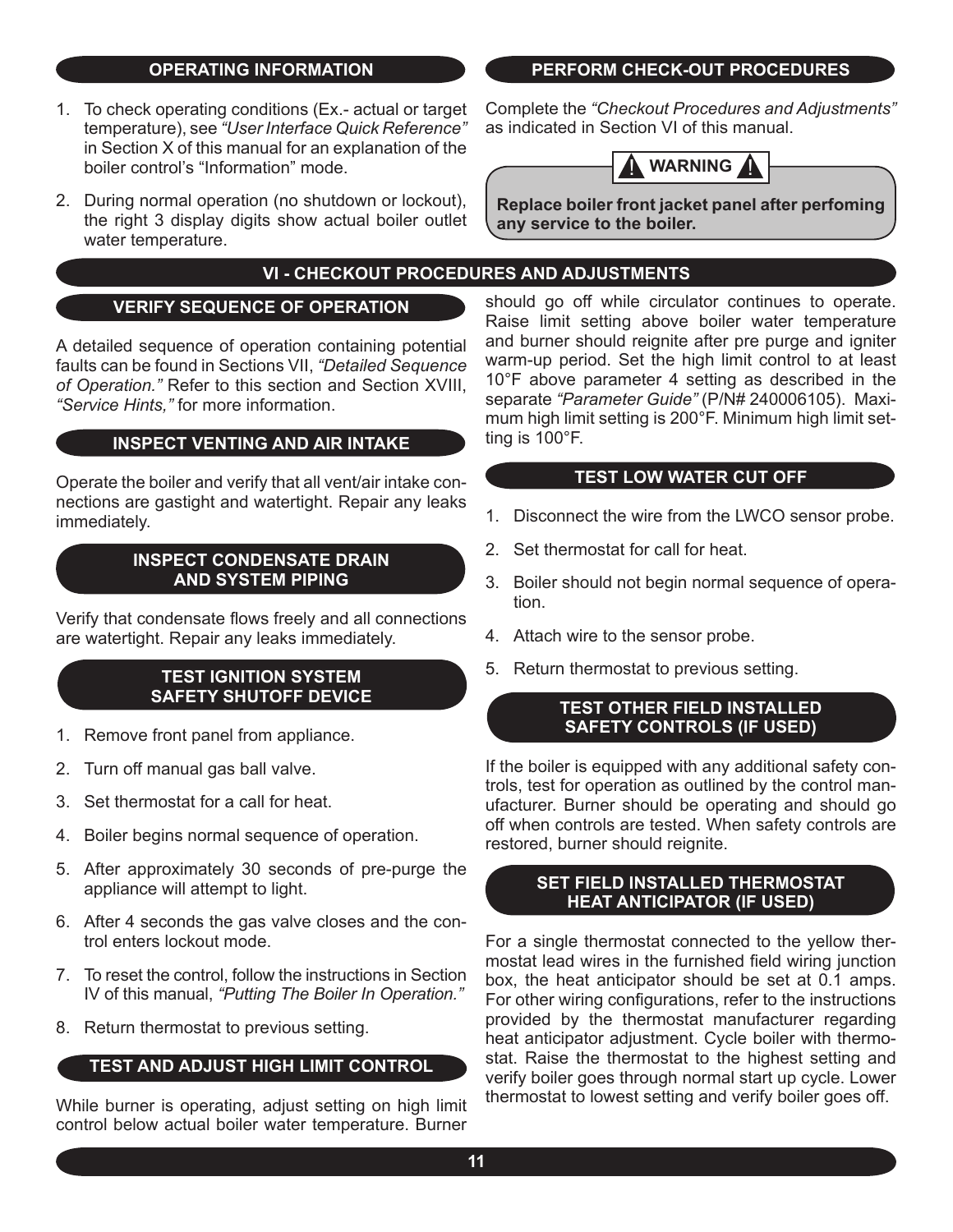# **BOILER ADJUSTMENT**

**NOTE:** It is important that this appliance operate as specified in the table below. The following steps can be used to verify that the appliance is operating in this range.

| Altitude (ft)                                   |                 | %CO <sub>2</sub>                  | $%$ O <sub>2</sub> | CO     |               |
|-------------------------------------------------|-----------------|-----------------------------------|--------------------|--------|---------------|
|                                                 | <b>Nat. Gas</b> | <b>LP Gas</b>                     | Nat.<br>Gas        | LP Gas | Nat/LP<br>Gas |
| Sea Level-<br>4000                              | $9.0 - 10.0$    | $10.5 - 11.5$ 4.5 - 5.5 3.5 - 4.5 |                    |        | $0 - 50$      |
| 4000-8000                                       | $9.5 - 10.5$    | $11.0 - 12.0$ 5.0 - 6.0 4.0 - 5.0 |                    |        | $0 - 50$      |
| 8000-10,000 10.0-11.0 11.5-12.5 5.5-6.5 4.5-5.5 |                 |                                   |                    |        | $0 - 50$      |

1. Check incoming gas pressure to the appliance using a pressure gauge with a resolution of 0.1" w.c. or better and a range from 0" to at least 14" w.c. Close the gas shutoff inside the boiler jacket. Locate the inlet pressure tap on the gas valve *(see Figure 1)* and open the inlet pressure tap screw ½ turn. Connect the positive side of the gauge to the inlet pressure tap, then open the gas shutoff. The gas pressure should read between 4" and 10" w.c. for natural gas and between 8" and 14" w.c. for LP gas.



- 2. Drill a ½" hole in the plastic CPVC vent pipe or exhaust tee, just large enough to allow access for the sample probe of your combustion analyzer.
- 3. Turn the thermostat to the closed position so the appliance is activated.
- 4. Set appliance to high fire mode as described in the *"User Interface Quick Reference"* section of this manual and allow it to run for approximately 5 minutes.
- 5. Insert the sample probe of your combustion analyzer into the hole you drilled in Step 2 about halfway into the exhaust gas stream. Take a flue gas reading and observe the  $\%CO_{2}$  and CO values. Adjust the throttle screw until the correct readings are reached.

**IMPORTANT:** Under all conditions CO levels should not exceed 80 ppm.

Turning the throttle screw clockwise decreases the rate and the  $CO<sub>2</sub>$  value. Turning the throttle screw counter clockwise increases the rate and the  $CO<sub>2</sub>$  value. Allow the appliance to stabilize for approximately one minute after adjusting the throttle screw before you take a reading with your combustion analyzer.

- 6. Set appliance to low fire mode as described in the *"User Interface Quick Reference"* section of this manual and check  $CO<sub>2</sub>$  level as stated in Step 5. Low fire and high fire values should be approximately the same.
- 7. After adjustments are made stop the appliance, disconnect the pressure gauge, tighten the inlet pressure tap on the gas valve, remove the  $CO<sub>2</sub>$  meter from the CPVC pipe, and seal the hole with a  $\frac{1}{4}$ " NPT black iron plug. Use thread sealing compound or teflon tape to ensure a proper seal.
- 8. Return the thermostat switch to its original position.

**INSTALLERS:** Complete and sign the *"Installation and Checkout Certificate"* on the last page of this manual.

#### **MEASURE THE NATURAL GAS INPUT RATE**

Correct input rate is essential for proper and efficient operation of the burner and boiler.

- 1. Determine the elevation at the installation site.
- 2. See Table 2 in Section IV of the separate *"Installation Manual"* (P/N# 240006103) to determine the correct approximate input rate for the local elevation.
- 3. Obtain the yearly average heating value of the local gas utility. At sea level elevation, it should be approximately 1000 BTU per standard cubic foot.
- 4. Operate boiler for 5 minutes.
- 5. Turn off all other gas appliances, extinguishing standing pilots where applicable.
- 6. At the gas meter, measure the time in seconds required to use one cubic foot of gas.

**NOTE:** Boiler must be in high fire mode for this operation. See the *"User Interface Quick Reference"* in this manual for more information on putting the boiler in high fire mode.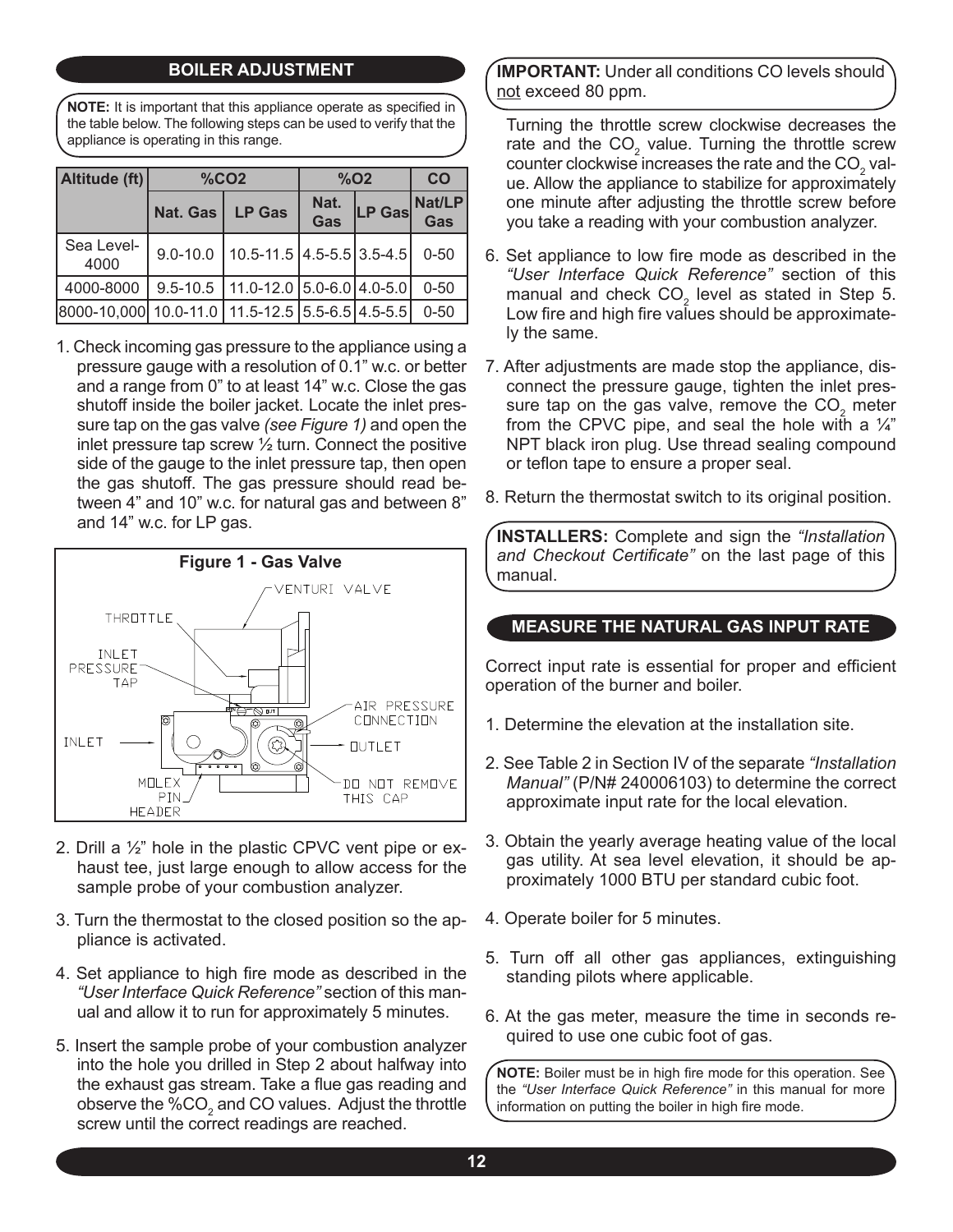#### 7. Calculate the BTUH Input Rate as follows:

*Btuh input rate = 3600 x heating value from Step 3*

*16 +/- 2 seconds*

8. The measured input rate will vary with vent length, gas calorific content, altitude and ambient temperature. The boiler should be set up with the combustion specifications in the "Boiler Adjustment" section.

#### **DETERMINE LP GAS INPUT RATE**

LP gas input rate is determined by measuring the  $CO<sub>2</sub>$ produced during combustion. This value should be set to 11.0 +/- 0.5% CO<sub>2</sub>.

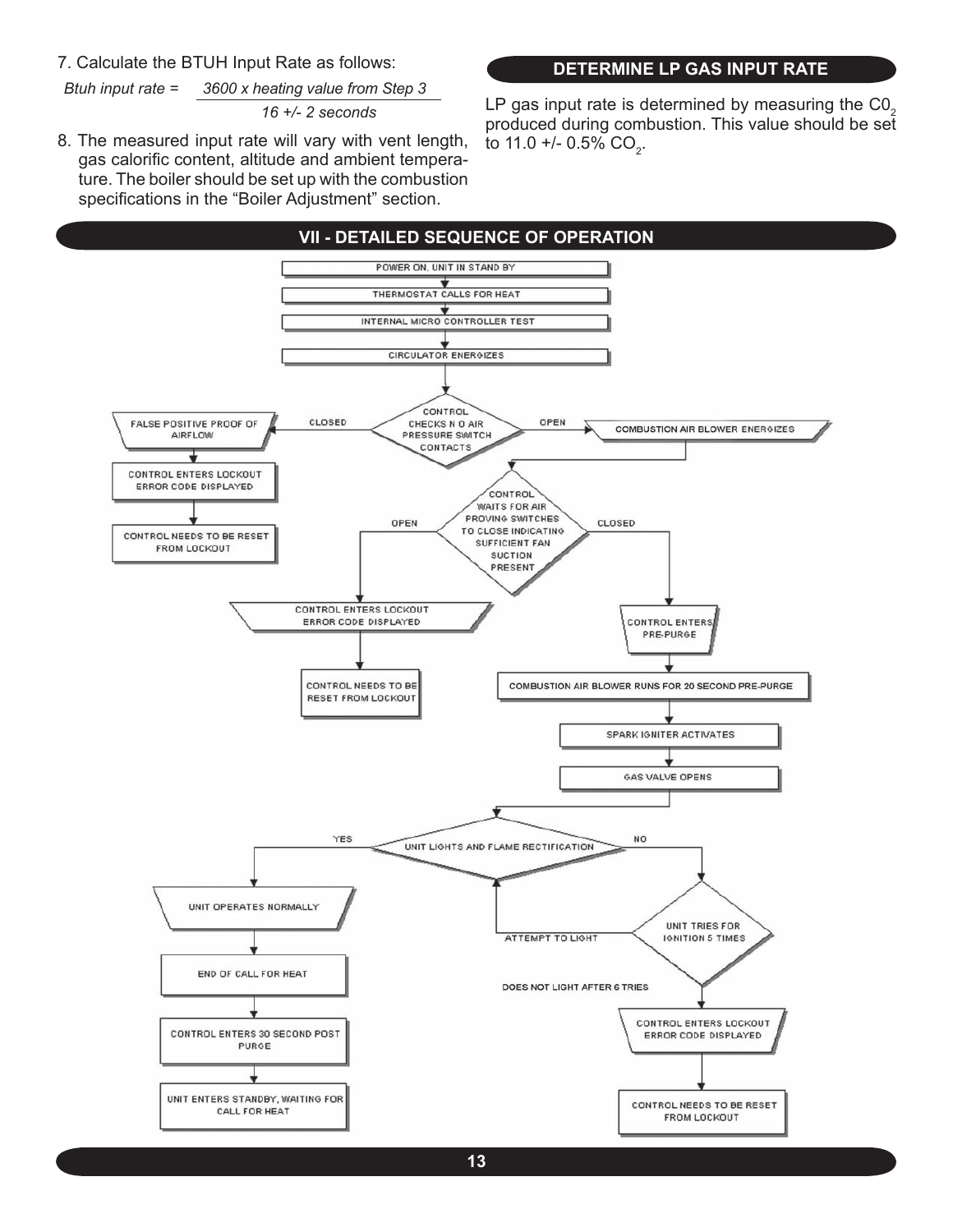# **VIII - SERVICE HINTS**

# **WARNING**

**Do not attempt to modify the characteristics of this boiler in any way!! Fire, explosion, or risk of shock hazard may cause property damage, severe injury, or death.**

#### **IMPORTANT**

- 1. If any component does not function properly, make sure it is correctly installed and wired before replacing it.
- Static electricity discharge can damage the inte-2. grated modulating boiler control (IMBC). Touch metal surface to discharge static electricity before touching control.
- The boiler control cannot be repaired. **If it mal-**3. **functions it must be replaced.**
- Only trained, experienced service technicians 4. should service the boiler control systems. After troubleshooting, follow the *"Detailed Sequence of Operation"* in this manual for a normal light off procedure.
- All controls are factory tested in the assembly 5. process and a defective control is generally the least likely cause. If you suspect you have a defective boiler control, read through the *"Troubleshooting"* section of this manual before you replace it.
- 6. It is extremely unlikely that the two consecutive controls are defective. If it seems to be happening, chances are that either there is nothing wrong with the control or it is being damaged by some other problem (for example, an electrical short burning out a transformer).

#### **TROUBLESHOOTING TOOLS**

Have the following tools available prior to troubleshooting your boiler:

- Voltmeter that can check 120 VAC, 24 VAC, and 12 VDC •
- Continuity Tester •
- Contact Thermometer •
- Inclined Manometer or Pressure Gauge with 0-6.0" range (0.01" scale) for measuring suction pressures at pressure switch •
- U-Tube Manometer or Differential Pressure Gauge with 0-14" range (0.1" scale) for measuring inlet and manifold gas pressures •

#### **INITIAL SERVICE CHECKS**

Prior to troubleshooting:

- Make sure that circuit breaker is on or fuse is okay 1. at electrical panel.
- Make sure that service switch is on. 2.
- Check for 120 VAC (minimum 102 VAC to maxi-3. mum 132 VAC) to boiler.
- 4. Make sure thermostat is calling for heat and contacts (including appropriate zone controls) are closed. Check for 24 VAC between thermostat wire nuts and ground.
- Make sure all external limit controls are either in-5. stalled (and closed) or temporarily jumpered for testing.
- 6. Make sure that gas is on at the gas meter, at all appropriate manual shutoff valves, and at the gas control valve. Gas pressures should be a maximum of 10" w.c. (natural gas) or 14" w.c. (for LP gas) with no flow (lockup) or with boiler on and a minimum of 5" w.c. with gas flowing (verify during boiler startup with boiler at high fire).
- 7. Check that wire connectors at the boiler control and at the originating control are securely plugged in or connected.
- Check that hoses are securely connected and are 8. not plugged in or damaged.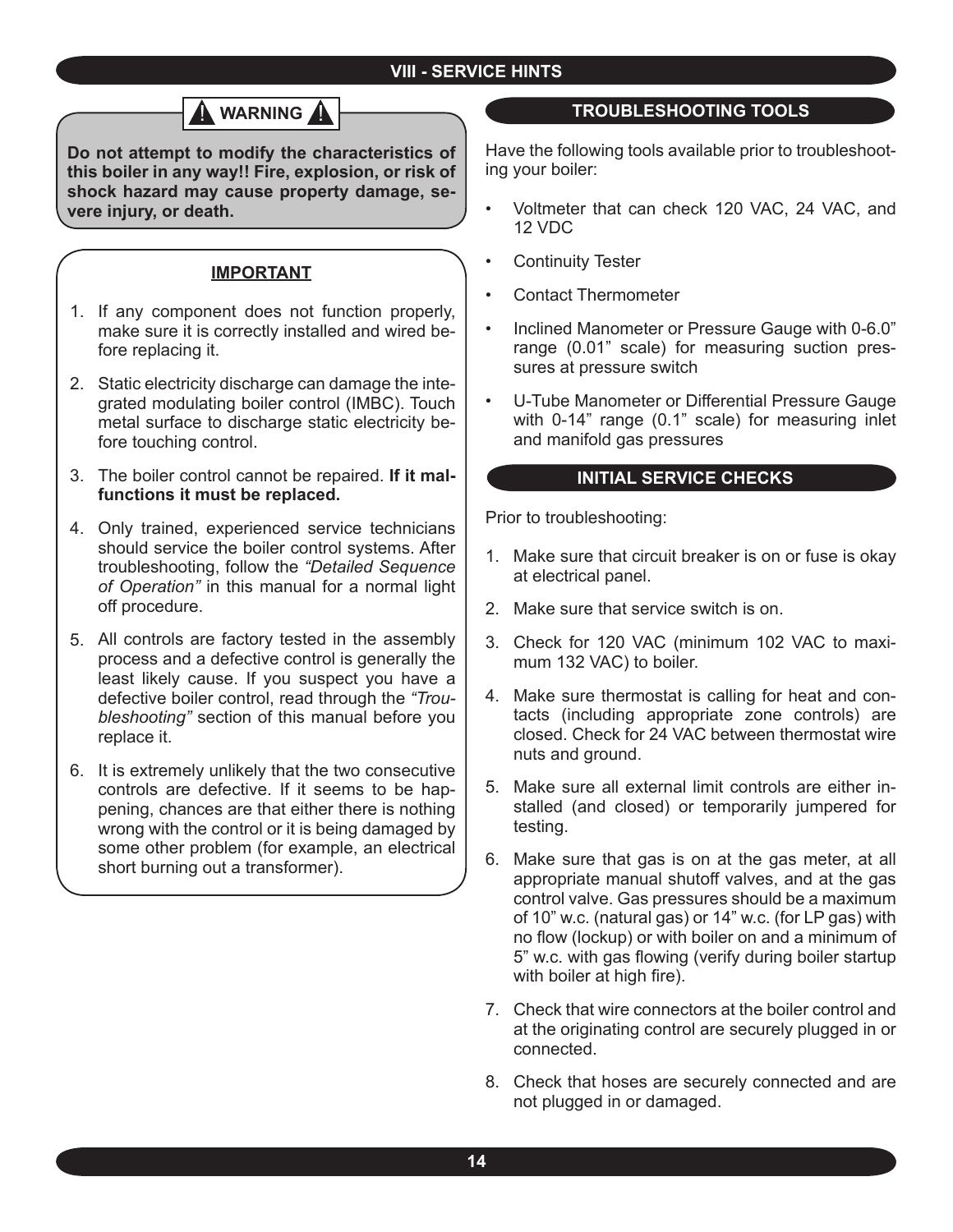

**Electrical shock may cause serious injury or death. The following procedures may expose you to dangerous line voltage so use caution to avoid touching live electrical contacts. All service must be performed by a trained, experienced service technician.**

# **WARNING**

**Should overheating occur or the gas supply fail to shut off, do not turn off or disconnect the electrical supply to the pump. Instead, shut off the gas at a location external to the appliance**

**Do not use the boiler if any part of the gas control system has been underwater. A qualified service technician should inspect the boiler and replace any part of the control system and any gas control which has been underwater.**

**Use only your hand to turn the gas control knob. Never use tools. If the knob will not turn by hand, don't try to repair it. Force or attempted repair may result in a fire or explosion.**



#### **WHAT TO DO IF YOU SMELL GAS**

- Do not try to light any appliance. •
- Do not touch any electrical switches; do not use any phones in your building. •
- Immediately call your gas supplier from a neighbor's phone. Follow the gas supplier's instructions. If you cannot reach your gas supplier, call the fire department. •

#### **DIFFERENTIAL AIR PRESSURE**

The differential air pressure switch is a safety device which will prevent the boiler from firing if there is an air intake, boiler heat exchanger or vent blockage.

To check the differential air pressure:

- 1. Turn off service switch or lower thermostat setting.
- 2. Remove vinyl caps from tee.
- 3. Install testing lines as shown to inclined manometer or differential pressure gauge with the ability to read 0.01" increments to at least 6.0" w.c.
- Turn on service switch and set thermostat to call 4. for heat.



| <b>Boiler Status</b> | <b>Diff. Pressure</b>     |       | <b>Switch Contacts</b> |
|----------------------|---------------------------|-------|------------------------|
| Not Running          | 0"                        | 3.5"  | Closed                 |
|                      |                           | 0.04" | Open                   |
| Running with         | Greater Than or           | 3.5"  | Open                   |
| Blockage             | <b>Equal To Setpoints</b> | 0.04" | Closed                 |
| Running w/out        | 2"                        | 3.5"  | Closed                 |
| Blockage (approx.)   |                           | 0.04" | Closed                 |

If manometer readings do not correspond to the chart above, check for possible causes:

- Blockage or moisture in suction lines to switch.
- Blockage in air intake or vent pipes.
- Undersized air intake or vent pipes.
- Loose blower wheel on motor shaft.
- Incorrect pressure switch or pressure switch setpoint

When pressure reading is proper and the pressure switch is operating properly, remove testing lines and reinstall vinyl caps to Tee and 3-way connector.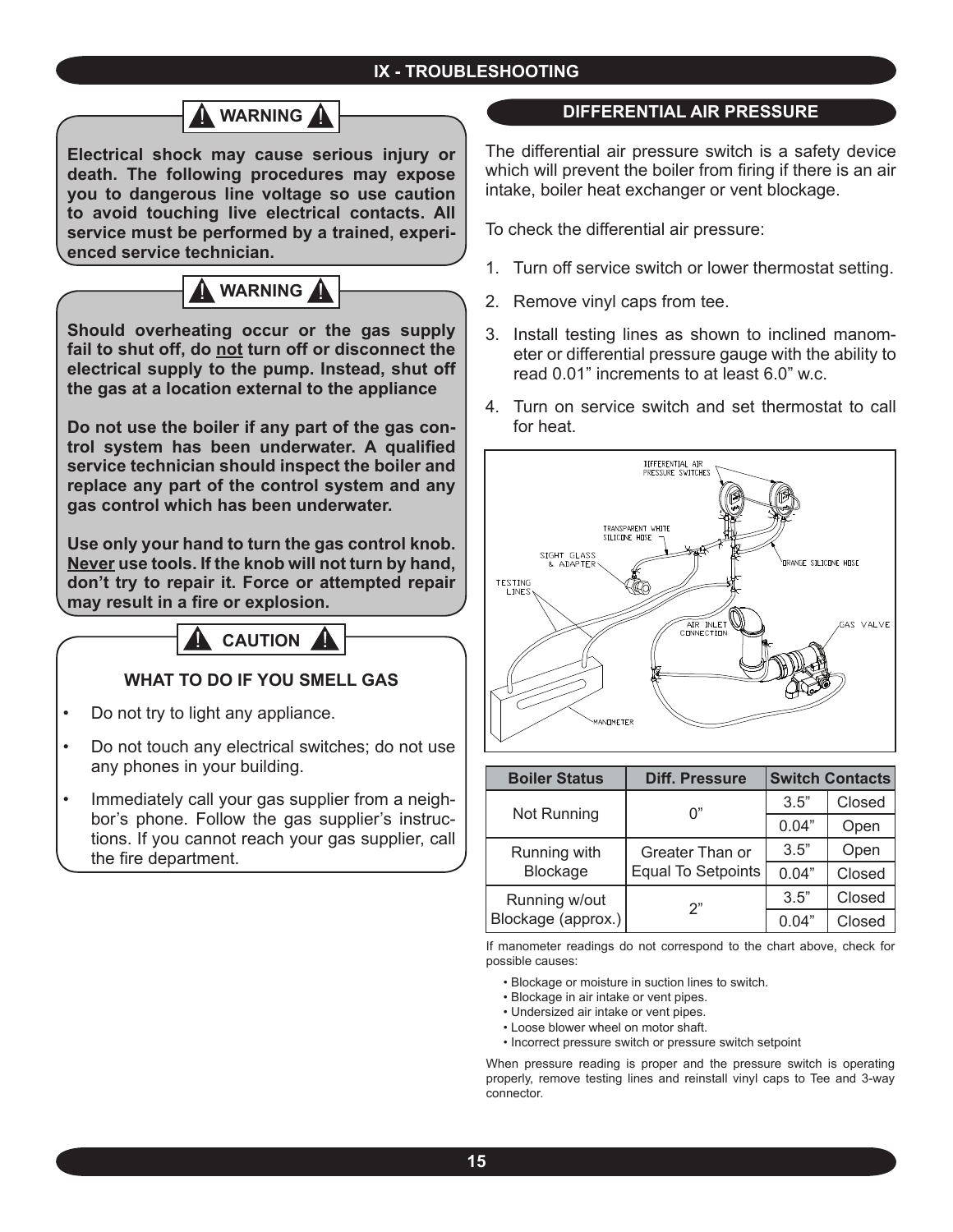# A WARNING A

**Label all wires prior to disconnection when servicing controls. Wiring errors can cause improper and dangerous operation. Always disconnect power to boiler before servicing. Failure to comply could result in severe personal injury, death or substantial property damage.**

**Never jumper (bypass) any device except for momentary testing as outlined on the following pages of this manual. Severe personal injury, death or substantial property damage can result.**

# **CONTROL MODULE FUSES**

**IMPORTANT: Always check control module fuses** before replacing control module or any major components (blower, etc.) If one of these fuses is blown, it can prevent control module or other components from operating.

- 1. Turn OFF power to boiler at external line switch.
- 2. Remove jacket front panel.
- 3. Remove control module cover.
- 4. Inspect fuses F1 and F3 (shown below).



- 5. The boiler is shipped with four spare fuses attached to the control module cover.
- 6. If necessary, replace open fuse (F1 is 115V, 5-amp fast-blow; F3 is 24V, 4-amp slow-blow).

# **WARNING**

**Do not jumper fuse or replace with any fuse except as specified. Failure to comply could result in severe personal injury, death or substantial property damage.**

- 7. Install control module cover and jacket top front cover after fuse inspection.
- 8. Restore power to boiler at external line switch and verify boiler operation after completing boiler service.

## **CHECKING TEMPERATURE SENSORS**

- 1. The boiler temperature sensors (outdoor, return water, and supply water) are all resistance-type devices.
- 2. The table below shows the correct resistance value for the sensor at various temperatures.

| Temp |            | <b>Sensor Ohms</b> | <b>Temp</b> | <b>Sensor Ohms</b> |            |  |  |
|------|------------|--------------------|-------------|--------------------|------------|--|--|
| °F   | <b>Min</b> | <b>Max</b>         | °F          | <b>Min</b>         | <b>Max</b> |  |  |
| 32   | 34,265     | 37,871             | 130         | 3,698              | 4,088      |  |  |
| 40   | 27,834     | 30,764             | 140         | 3,043              | 3,364      |  |  |
| 50   | 21,630     | 23,907             | 150         | 2,517              | 2,782      |  |  |
| 60   | 16,944     | 18,727             | 160         | 2,091              | 2,311      |  |  |
| 70   | 13,372     | 14,780             | 170         | 1,744              | 1,928      |  |  |
| 80   | 10,629     | 11,747             | 180         | 1,461              | 1,615      |  |  |
| 90   | 8,504      | 9,399              | 190         | 1,229              | 1,359      |  |  |
| 100  | 6,847      | 7,568              | 200         | 1,038              | 1,147      |  |  |
| 110  | 5,545      | 6,129              | 210         | 880                | 972        |  |  |
| 120  | 4,517      | 4,992              | 212         | 851                | 941        |  |  |

- Use the resistance values at 32°F, 60°F, 70°F and 3. 212°F to measure the sensor resistance at known temperatures (ice point, room temperature and sea level boiling point). For ice point and boiling point, insert the sensor in water at that temperature. Use an ohm meter to read resistance value.
- 4. To check whether the control module is correctly sensing temperature, you can use a resistance decade box. Connect the decade box temporarily in place of a sensor and use the control module "Information" mode to read the temperature. The temperature should be close to the value corresponding to the input resistance.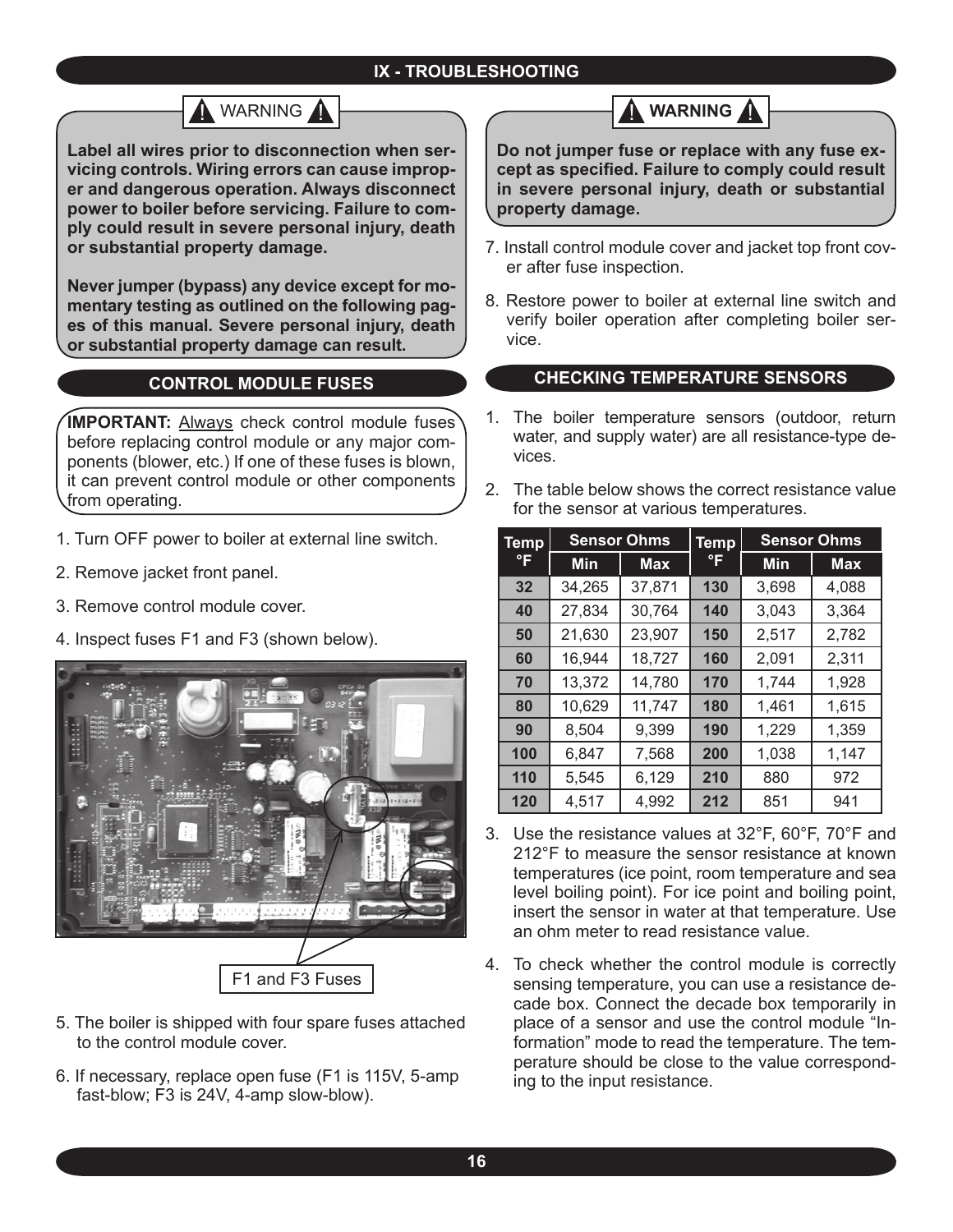| <b>Boiler Not Firing And:</b>                                        | <b>Check For:</b>                                                                                 | $ \textsf{Step} $ | <b>Corrective Actions:</b>                                                                                                                                                                                                                         |                                                                                                                   |
|----------------------------------------------------------------------|---------------------------------------------------------------------------------------------------|-------------------|----------------------------------------------------------------------------------------------------------------------------------------------------------------------------------------------------------------------------------------------------|-------------------------------------------------------------------------------------------------------------------|
| Control display blank                                                | 120 vac at terminals L1 and L2 of<br>line voltage strip?                                          | $\mathbf{1}$      | NO - Check external line switch and fuse or breaker.                                                                                                                                                                                               |                                                                                                                   |
|                                                                      | 120 vac on both sides of fuse F1?<br>(Turn OFF external power to boiler<br>before removing cover. | $\mathbf{1}$      | NO - Turn off power to boiler and replace fuse if necessary.<br>Inspect boiler interior wiring to determine cause of fuse<br>opening.                                                                                                              |                                                                                                                   |
|                                                                      | Wiring correct, in good condition,<br>and securely attached?                                      | 1                 | Correct if needed. Replace any damaged wiring or<br>components. Replace control module if problem persists.                                                                                                                                        |                                                                                                                   |
| Display first digit shows 0; last<br>digits show 2 or 3-digit number | Room<br>thermostat<br><b>DHW</b><br>and<br>aquastat satisfied?                                    | $\mathbf{1}$      | YES - Boiler off, no call for heat. Turn up thermostat or<br>aquastat. Boiler should start.                                                                                                                                                        |                                                                                                                   |
| (boiler outlet water temp.)                                          | Thermostat or aquastat calling for<br>heat but boiler not firing.                                 | $\mathbf{1}$      | Check voltage on both sides of low voltage fuse F3.<br>(Turn OFF external power before removing cover.) If<br>necessary, replace fuse. Determine reason for fuse failure<br>if possible.                                                           |                                                                                                                   |
|                                                                      |                                                                                                   |                   | 2                                                                                                                                                                                                                                                  | Check/set boiler parameters 2 and 3. Make sure space<br>heat or DHW is turned on. Turn on if necessary.           |
|                                                                      |                                                                                                   | 3                 | Turn off power to boiler. Temporarily jumper low voltage<br>terminal strip terminals T1 and T2 or DHW T1 and<br>DHW T2. Retry. If boiler operates, check CH and DHW<br>thermostat and wiring. Replace if necessary. Remove<br>temporary jumper(s). |                                                                                                                   |
|                                                                      |                                                                                                   |                   | 4                                                                                                                                                                                                                                                  | Turn off power to boiler. Check wiring against wiring<br>diagram; verify all wiring in good condition and secure. |
|                                                                      |                                                                                                   | 5                 | Replace wire harnesses and retry.                                                                                                                                                                                                                  |                                                                                                                   |
|                                                                      |                                                                                                   | 6                 | Replace control module.                                                                                                                                                                                                                            |                                                                                                                   |
| 3-digit number (boiler outlet water temp.)                           | Display first digit shows a number from 1 to 8; last digits show 2 or                             | 1                 | Boiler in normal operating mode.                                                                                                                                                                                                                   |                                                                                                                   |
| Display flashes "9," then "b." Last two digits show code number.     |                                                                                                   | 1                 | See User Interface Quick Reference and Soft Lockout<br>Troubleshooting in this manual for for more information<br>on the soft lockout code.                                                                                                        |                                                                                                                   |

|                      | <b>SOFT LOCKOUT</b> (Display flashes "9" and then "b" in first position; last two digits on steady (code)) |                                                                               |                                                                                                                                                                                                                                                                                                                                                                                        |  |  |
|----------------------|------------------------------------------------------------------------------------------------------------|-------------------------------------------------------------------------------|----------------------------------------------------------------------------------------------------------------------------------------------------------------------------------------------------------------------------------------------------------------------------------------------------------------------------------------------------------------------------------------|--|--|
| $\vert$ Code $\vert$ | <b>Reason For Soft Lockout</b>                                                                             | <b>Corrective Actions</b> (pressing RESET should restart boiler immediately): |                                                                                                                                                                                                                                                                                                                                                                                        |  |  |
|                      |                                                                                                            |                                                                               | WARNING: Electrical shock hazard. Turn off power to boiler when working with wiring or replacing any boiler component.                                                                                                                                                                                                                                                                 |  |  |
| 08                   | Pressure switch contacts open                                                                              | 1                                                                             | Check pressure switches for proper operation. Replace pressure switch if mois-<br>ture has entered switch.                                                                                                                                                                                                                                                                             |  |  |
| 18                   | High Limit Operation: Burner off<br>until outlet water temp. drops below<br>180 °F                         | 1                                                                             | This should only happen when the heat demand is lower than the lowest firing rate<br>of the boiler, such as operation of a single, small zone. Check system for:<br>• Verify boiler and system are full of water.<br>• Make sure system does not have trapped air.<br>• Inspect and verify system piping and components.<br>• Verify piping agrees with boiler manual recommendations. |  |  |
|                      |                                                                                                            | $\overline{2}$                                                                | Use contact thermometer to check outlet water temp. Compare to temp. shown with<br>display in "INFO" mode ("1" in first digit). Replace return temp. sensor if results are<br>not close. Replace control module if sensor replacement doesn't solve problem.                                                                                                                           |  |  |
| 19                   | High Limit Operation: Burner off<br>until return water temp. drops below<br>190 °F                         | $\mathbf{1}$                                                                  | Check system for:<br>• Verify boiler and system are full of water.<br>• Make sure system does not have trapped air.<br>• Inspect and verify system piping and components.<br>• Make sure water flow is not reversed or pipes crossed.                                                                                                                                                  |  |  |
|                      |                                                                                                            | 2                                                                             | Use contact thermometer to check return water temp. Compare to temp. shown with<br>display in "INFO" mode ("2" in first digit). Replace return temp. sensor if results are<br>not close. Replace control module if sensor replacement doesn't solve problem.                                                                                                                           |  |  |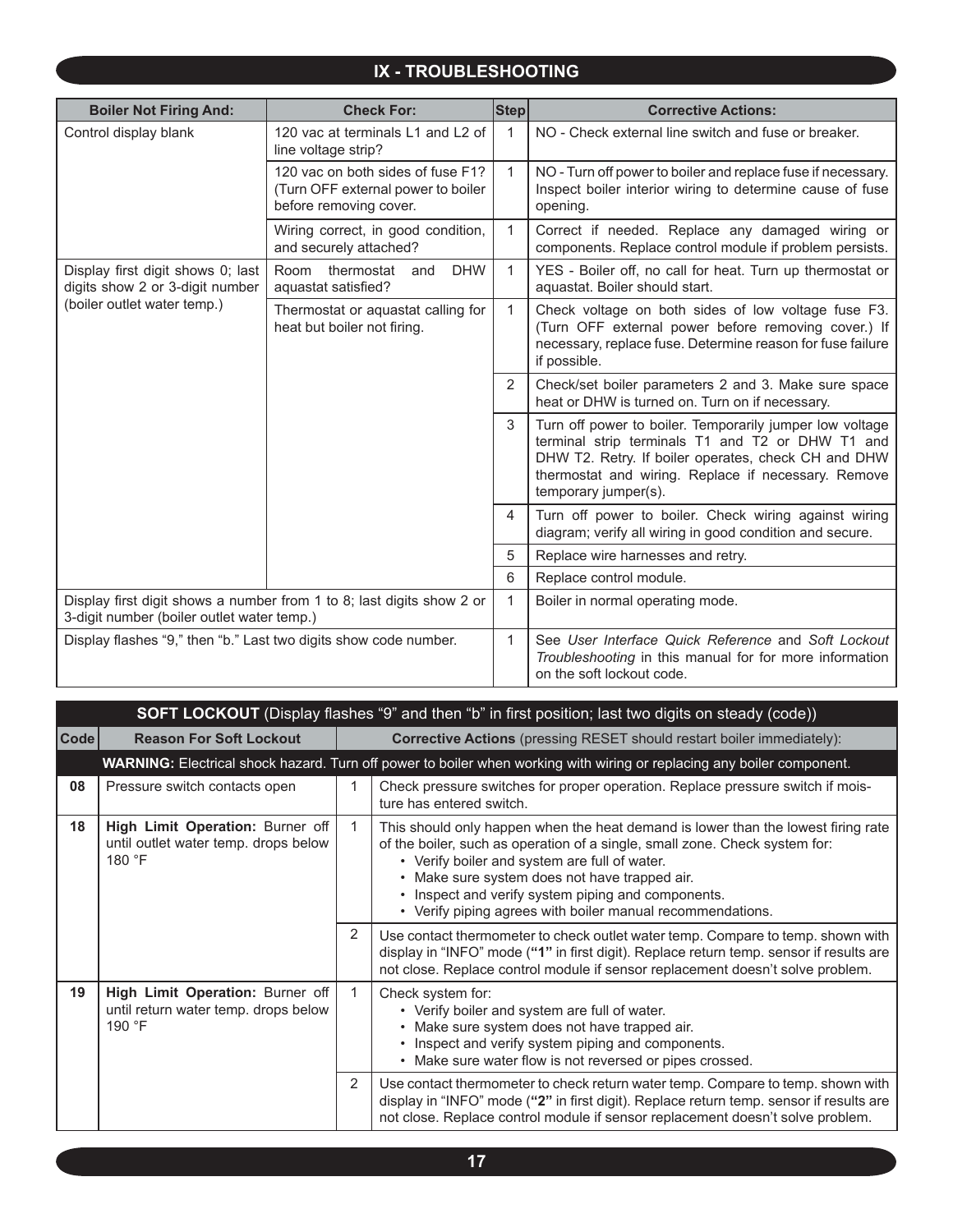|             | <b>SOFT LOCKOUT</b> (Display flashes "9" and then "b" in first position; last two digits on steady (code)) |   |                                                                                                                                                                                                                                                                                                                                                                                                                                                                                                         |  |  |  |
|-------------|------------------------------------------------------------------------------------------------------------|---|---------------------------------------------------------------------------------------------------------------------------------------------------------------------------------------------------------------------------------------------------------------------------------------------------------------------------------------------------------------------------------------------------------------------------------------------------------------------------------------------------------|--|--|--|
| <b>Code</b> | <b>Reason For Soft Lockout</b>                                                                             |   | <b>Corrective Actions</b> (pressing RESET should restart boiler immediately):                                                                                                                                                                                                                                                                                                                                                                                                                           |  |  |  |
|             |                                                                                                            |   | WARNING: Electrical shock hazard. Turn off power to boiler when working with wiring or replacing any boiler component.                                                                                                                                                                                                                                                                                                                                                                                  |  |  |  |
| 24          | High Limit Operation: Return temp.<br>is higher than supply temp.                                          | 1 | Check system for:<br>• Verify boiler and system are full of water.<br>• Make sure system does not have trapped air.<br>• Inspect and verify system piping and components.<br>• Make sure water flow is not reversed or pipes crossed.                                                                                                                                                                                                                                                                   |  |  |  |
|             |                                                                                                            | 2 | Use contact thermometer to check return water temp. Compare to temp. shown with<br>display in "INFO" mode ("2" in first digit). Replace return temp. sensor if results are<br>not close. Replace control module if sensor replacement doesn't solve problem.                                                                                                                                                                                                                                            |  |  |  |
| 25          | High limit operation: Outlet water<br>temp. increased too quickly.                                         | 1 | This usually indicates flow rate too low. Check system for:<br>• Verify boiler and system are full of water.<br>• Make sure system does not have trapped air.<br>• Inspect and verify system piping and components.<br>• Verify piping agrees with boiler manual recommendations.                                                                                                                                                                                                                       |  |  |  |
|             |                                                                                                            | 2 | Verify operation of boiler circulator:<br>• Check voltage at circulator junction box to ensure 120 vac when boiler oper-<br>ates. If no voltage, check wiring and wiring connections.<br>• High voltage terminal strip terminals 5 and 6 should show 120 vac for space<br>heating; terminals 3 and 4 should show 120 vac for DHW. Replace circulator if<br>powered but not operating.<br>Replace line voltage wire harness if necessary. Replace control module if wire<br>replacement doesn't resolve. |  |  |  |
| 26          | Aquastat contacts open<br>or                                                                               | 1 | • Verify proper setting of control.<br>• Water temp too high, wait for temperature to drop below 180 degrees.                                                                                                                                                                                                                                                                                                                                                                                           |  |  |  |
|             | LWCO contacts open                                                                                         | 2 | • Check water level in boiler, fill if low.<br>• Press LWCO reset switch on display panel<br>If problem still exists, check LWCO probe and board according to manufacturer's<br>instructions. Replace if necessary.                                                                                                                                                                                                                                                                                     |  |  |  |
| 29          | Blower turning when it should be off.                                                                      | 1 | Check boiler wiring against wiring diagram. Replace line voltage and low voltage<br>wiring harnesses if necessary. Replace control module if wire replacement doesn't<br>resolve.                                                                                                                                                                                                                                                                                                                       |  |  |  |
| 30          | High limit operation: Temp. rise<br>across boiler too high.                                                | 1 | This usually indicates flow rate too low. Check system for:<br>• Verify boiler and system are full of water.<br>• Inspect and verify system piping and components.<br>• Verify piping agrees with boiler manual recommendations.<br>• Make sure system pressure drop is not too high.                                                                                                                                                                                                                   |  |  |  |
|             |                                                                                                            | 2 | Verify operation of boiler circulator.<br>• Check voltage at circulator junction box to ensure 120 vac when boiler<br>operates. If no voltage, check wiring and wiring connections.<br>• High voltage terminal strip terminals 5 and 6 should show 120 vac for space<br>heating; terminals 3 and 4 should show 120 vac for DHW. Replace circulator<br>if powered but not operating.<br>• Replace line voltage wire harness if necessary. Replace control module if wire<br>replacement doesn't resolve. |  |  |  |
| 61          | Pressure switch contacts closed.                                                                           | 1 | Check pressure switches for proper operation. Replace pressure switch if moisture<br>has entered switch.                                                                                                                                                                                                                                                                                                                                                                                                |  |  |  |
| 65          | Blower not operating when turned<br>on.                                                                    | 1 | Turn off power to boiler. Remove line voltage connector at blower. Restart boiler<br>and check voltage across blower plug terminals. If 120 vac is NOT present, inspect<br>wiring and tightness of connections. Replace line voltage wire harness if necessary.<br>Replace control module if wire harness replacement doesn't resolve.                                                                                                                                                                  |  |  |  |
|             |                                                                                                            | 2 | If 120 vac is present on blower wire harness, replace harness and retry. If problem<br>persists, replace blower motor.                                                                                                                                                                                                                                                                                                                                                                                  |  |  |  |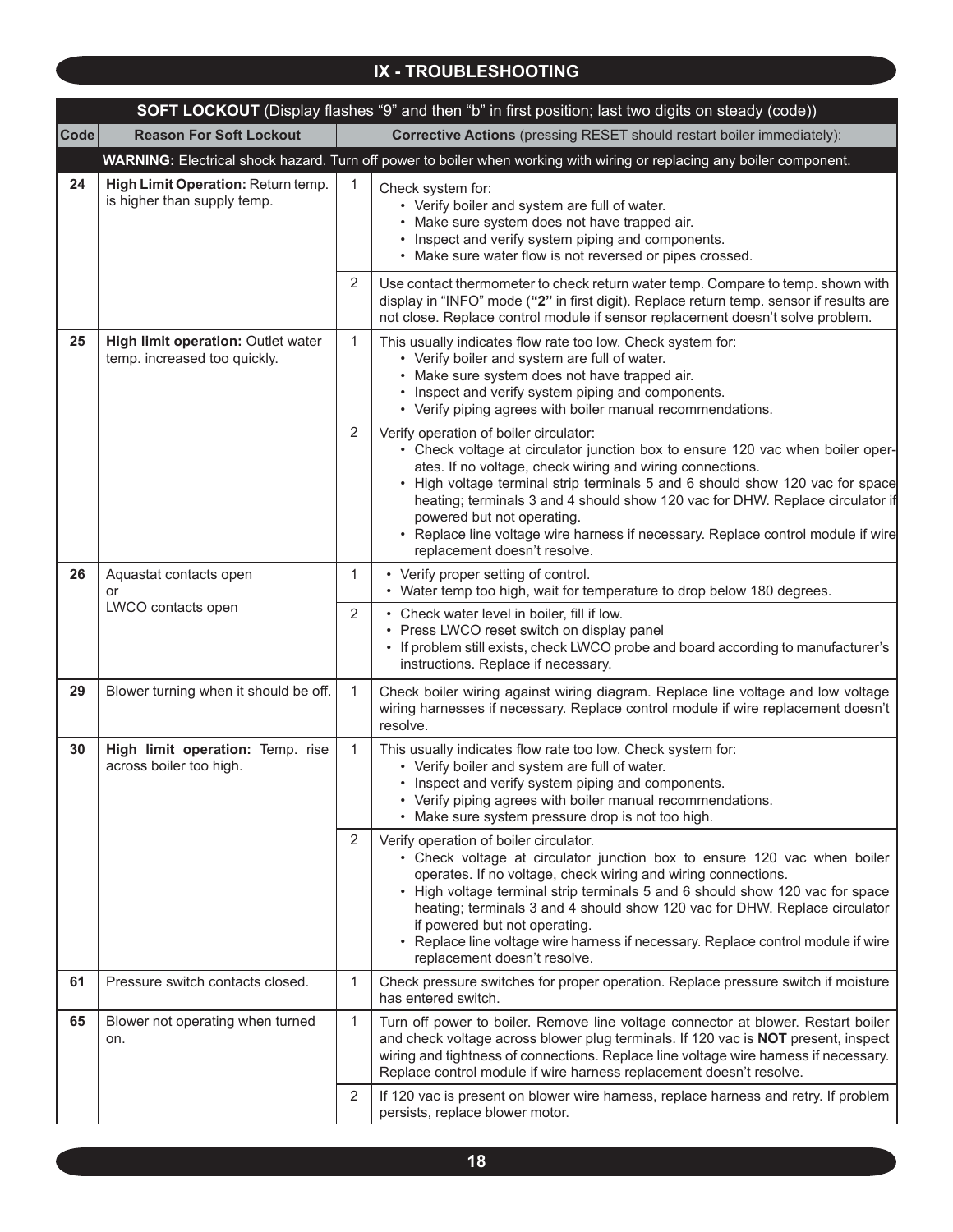|             | HARD LOCKOUT (Display flashes first digit "E" and last two digits (code)) |                |                                                                                                                                                                                                                                                                                                                                                                                                                                                                                                                                                                                                                                                                                                                                                                                                                                                                                                                                                                                                                                                                                                                                                                                            |  |  |  |
|-------------|---------------------------------------------------------------------------|----------------|--------------------------------------------------------------------------------------------------------------------------------------------------------------------------------------------------------------------------------------------------------------------------------------------------------------------------------------------------------------------------------------------------------------------------------------------------------------------------------------------------------------------------------------------------------------------------------------------------------------------------------------------------------------------------------------------------------------------------------------------------------------------------------------------------------------------------------------------------------------------------------------------------------------------------------------------------------------------------------------------------------------------------------------------------------------------------------------------------------------------------------------------------------------------------------------------|--|--|--|
| <b>Code</b> | <b>Reason For Hard Lockout</b>                                            |                | <b>Corrective Actions</b> (pressing RESET should restart boiler immediately):                                                                                                                                                                                                                                                                                                                                                                                                                                                                                                                                                                                                                                                                                                                                                                                                                                                                                                                                                                                                                                                                                                              |  |  |  |
|             |                                                                           |                | WARNING: Electrical shock hazard. Turn off power to boiler when working with wiring or replacing any boiler component.                                                                                                                                                                                                                                                                                                                                                                                                                                                                                                                                                                                                                                                                                                                                                                                                                                                                                                                                                                                                                                                                     |  |  |  |
| 00          | Flame detected on startup.                                                | 1              | Burner may be operating too hot due to incorrect combustion. Inspect flame during<br>operation following the procedure in this manual. If flame is acceptable at both high<br>and low fire, go to step 2. If flame is not acceptable:<br>• For propane boilers, verify propane orifice is correct and properly installed.<br>Obtain and install propane orifice if necessary.<br>• For correctly orificed propane or natural gas boilers, replace gas valve if<br>burner glows excessively.                                                                                                                                                                                                                                                                                                                                                                                                                                                                                                                                                                                                                                                                                                |  |  |  |
|             |                                                                           | $\overline{2}$ | Look into the burner inspection window after the boiler shuts down. If flame is still<br>present, gas valve may be leaking. Replace gas valve. BEFORE replacing valve,<br>check gas line pressure coming to boiler. Pressure must not exceed 13" w.c. or<br>valve damage could occur.                                                                                                                                                                                                                                                                                                                                                                                                                                                                                                                                                                                                                                                                                                                                                                                                                                                                                                      |  |  |  |
| 02          | Ignition failed through 5 attempts.                                       | $\mathbf 1$    | If no ignition spark occurs:<br>• Check ignition electrode cable, electrode connector, and connections.<br>• Inspect ignition electrode cable and electrode for insulation damage.<br>• Check ground lead from ground terminal strip to heat exchanger access cover.                                                                                                                                                                                                                                                                                                                                                                                                                                                                                                                                                                                                                                                                                                                                                                                                                                                                                                                       |  |  |  |
|             |                                                                           | 2              | If spark occurs, but no flame:<br>• Verify manual gas valve in boiler is open.<br>• Verify plastic line from gas valve to air inlet elbow is connected to gas valve<br>and elbow, and line is unobstructed with no kinks.<br>• Check incoming gas pressure.<br>• Verify gas lines are free of obstruction and purge gas lines of air if<br>necessary.<br>• Verify flue gas vent and air supply piping are correctly installed, in good<br>condition, and free of obstructions.<br>• Check voltage to gas valve (it should be approx. 19-21 vdc (24 vrac) during<br>ignition attempt).<br>• Check gas meter to verify gas flows when gas valve is activated.<br>• Remove and inspect/clean ignition electrode. Clean white oxides if necessary<br>and replace ignition electrode if in poor condition or unable to be cleaned.<br>• Disconnect gas valve from Venturi. Inspect Venturi gas line to verify there are<br>no obstructions. Replace gas valve.<br>• Check for possible flue gas recirculation at vent/air terminations or inside<br>boiler housing.<br>• If gas valve is powered, gas flows when activated, and above steps have<br>been verified, replace gas valve and retry. |  |  |  |
|             |                                                                           | 3              | Flame occurs but flame signal too low (less than 3 vdc between X1-5 and ground):<br>• Inspect flame at both low and high fire rates. Inspect and clean burner if<br>necessary. Replace burner if not in good condition.<br>• Check gas flow rate at gas meter with boiler at high fire. If input is not within<br>about 10% of boiler rating, replace gas valve. (Length of the vent/air piping will<br>affect boiler firing rate, with longer piping causing lower inputs.)<br>• Check ground wire and connections from ground terminal screw to X1-6 terminal<br>on wiring harness. Use ground continuity meter to verify good ground path.<br>• Follow procedure to inspect and clean ignition electrode. Replace ignition<br>electrode if necessary.<br>• If above does not correct problem, replace control module.                                                                                                                                                                                                                                                                                                                                                                   |  |  |  |
| 03          | Low water cutoff triggered.                                               | 1              | Verify water level and reset control                                                                                                                                                                                                                                                                                                                                                                                                                                                                                                                                                                                                                                                                                                                                                                                                                                                                                                                                                                                                                                                                                                                                                       |  |  |  |
| 04          | Voltage lost after lockout occurred.                                      | 1              | Control module will only restart with manual reset, even after power loss (but the<br>error code information is lost).                                                                                                                                                                                                                                                                                                                                                                                                                                                                                                                                                                                                                                                                                                                                                                                                                                                                                                                                                                                                                                                                     |  |  |  |
| 05          | Internal control failure.                                                 | 1              | Reset control and retry. If problem persists, replace control module.                                                                                                                                                                                                                                                                                                                                                                                                                                                                                                                                                                                                                                                                                                                                                                                                                                                                                                                                                                                                                                                                                                                      |  |  |  |
| 06          |                                                                           |                |                                                                                                                                                                                                                                                                                                                                                                                                                                                                                                                                                                                                                                                                                                                                                                                                                                                                                                                                                                                                                                                                                                                                                                                            |  |  |  |
| 07          |                                                                           |                |                                                                                                                                                                                                                                                                                                                                                                                                                                                                                                                                                                                                                                                                                                                                                                                                                                                                                                                                                                                                                                                                                                                                                                                            |  |  |  |
| 08          |                                                                           |                |                                                                                                                                                                                                                                                                                                                                                                                                                                                                                                                                                                                                                                                                                                                                                                                                                                                                                                                                                                                                                                                                                                                                                                                            |  |  |  |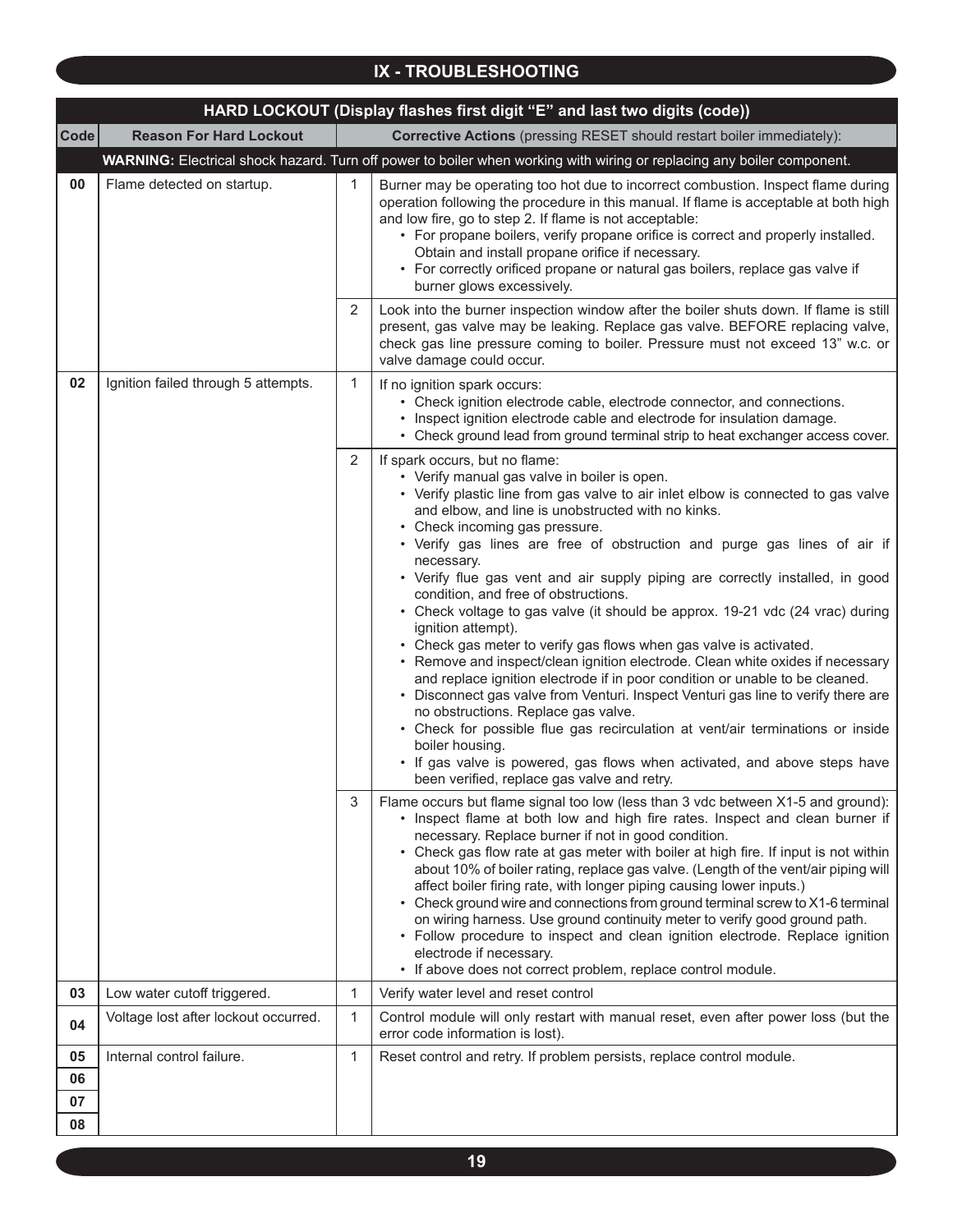|                            | HARD LOCKOUT (Display flashes first digit "E" and last two digits (code)) |   |                                                                                                                                                                                                                                                                                                                                        |  |  |  |
|----------------------------|---------------------------------------------------------------------------|---|----------------------------------------------------------------------------------------------------------------------------------------------------------------------------------------------------------------------------------------------------------------------------------------------------------------------------------------|--|--|--|
| <b>Code</b>                | <b>Reason For Hard Lockout</b>                                            |   | <b>Corrective Actions</b> (pressing RESET should restart boiler immediately):                                                                                                                                                                                                                                                          |  |  |  |
|                            |                                                                           |   | WARNING: Electrical shock hazard. Turn off power to boiler when working with wiring or replacing any boiler component.                                                                                                                                                                                                                 |  |  |  |
| 09<br>11                   | Internal control failure.                                                 | 1 | Reset control and retry. If problem persists, replace control module.                                                                                                                                                                                                                                                                  |  |  |  |
| 12                         | Casting temperature switch opened.                                        | 1 | Determine reason for limit action and correct. Check for air trapped at top of<br>casting.                                                                                                                                                                                                                                             |  |  |  |
|                            |                                                                           | 2 | If limits are closed, check wiring and connections. Apply a temporary jumper across<br>terminals 6 and 8 and check operation. If problem persists, check boiler internal<br>wiring. Replace low voltage harness if necessary. Replace control module if harness<br>replacement doesn't resolve.                                        |  |  |  |
| 13<br>14<br>15<br>16<br>17 | Internal control failure.                                                 | 1 | Reset control and retry. If problem persists, replace control module.                                                                                                                                                                                                                                                                  |  |  |  |
| 18                         | <b>Thermal Overrun Condition: Outlet</b><br>water temp. above 200 °F      | 1 | Check system for:<br>• Verify boiler and system are full of water.<br>• Make sure system does not have trapped air.<br>• Inspect and verify system piping and components.<br>• Make sure water flow is not reversed or pipes crossed.                                                                                                  |  |  |  |
|                            |                                                                           | 2 | Use contact thermometer to check outlet water temp. Compare to temp. shown with<br>display in "INFO" mode ("1" in first digit). Replace return temp. sensor if results are<br>not close. Replace control module if sensor replacement doesn't solve problem.                                                                           |  |  |  |
| 19                         | <b>Thermal</b><br>Overrun<br><b>Condition:</b>                            | 1 | See Code 18, Corrective Action#1 (above).                                                                                                                                                                                                                                                                                              |  |  |  |
|                            | Return water temp. above 190 °F                                           | 2 | Use contact thermometer to check return water temp. Compare to temp. shown with<br>display in "INFO" mode ("2" in first digit). Replace return temp. sensor if results are<br>not close. Replace control module if sensor replacement doesn't solve problem.                                                                           |  |  |  |
| 28                         | Blower not running.                                                       | 1 | Turn off power to boiler. Remove line voltage connector at blower. Restart boiler<br>and check voltage across blower plug terminals. If 120 vac is NOT present, inspect<br>wiring and tightness of connections. Replace line voltage wire harness if necessary.<br>Replace control module if wire harness replacement doesn't resolve. |  |  |  |
|                            |                                                                           | 2 | If 120 vac is present on blower wire harness, replace harness and retry. If problem<br>persists, replace blower motor.                                                                                                                                                                                                                 |  |  |  |
| 29                         | Blower signal not 0 when it should<br>be.                                 | 1 | Inspect wiring and connections. If wiring is correct, replace blower assembly. If<br>blower assembly replacement is unsuccessful, replace control module.                                                                                                                                                                              |  |  |  |
| 31                         | Outlet water temp. short circuit.                                         | 1 | Inspect outlet water temp. sensor and wiring. Replace sensor if wiring correct and<br>in good condition. Replace low voltage wiring harness if problem persists. Replace<br>control module if harness replacement doesn't resolve.                                                                                                     |  |  |  |
| 32                         | Return water temp. short circuit.                                         | 1 | Inspect return water temp. sensor and wiring. Replace sensor if wiring correct and<br>in good condition. Replace low voltage wiring harness if problem persists. Replace<br>control module if harness replacement doesn't resolve.                                                                                                     |  |  |  |
| 36                         | Supply water temp. sensor open<br>circuit.                                | 1 | See Corrective Action# 1 under Code 31 (above)                                                                                                                                                                                                                                                                                         |  |  |  |
| 37                         | Return water temp. sensor open<br>circuit.                                | 1 | See Corrective Action# 1 under Code 32 (above)                                                                                                                                                                                                                                                                                         |  |  |  |
| 44                         | Internal control failure.                                                 | 1 | Rest control and retry. If problem persists, replace control module.                                                                                                                                                                                                                                                                   |  |  |  |
| 60                         |                                                                           |   |                                                                                                                                                                                                                                                                                                                                        |  |  |  |
| 61                         |                                                                           |   |                                                                                                                                                                                                                                                                                                                                        |  |  |  |
| 65                         | Blower signal too low (not enough<br>driving force).                      | 1 | Inspect wiring and connections. If wiring is correct, replace blower assembly. If<br>blower assembly replacement is unsuccessful, replace control module.                                                                                                                                                                              |  |  |  |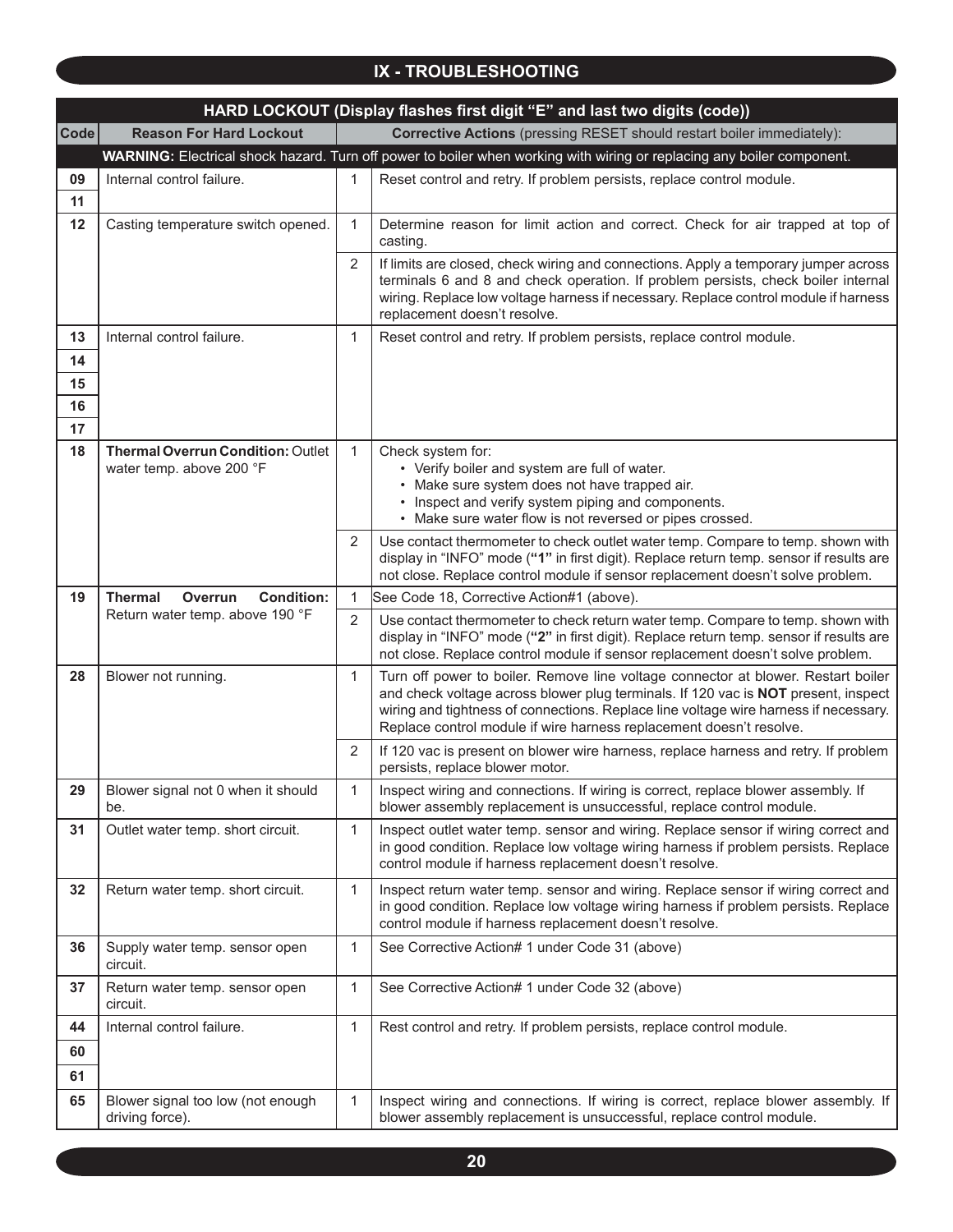# **X - USER INTERFACE QUICK REFERENCE**

#### **STANDBY MODE - KEY FUNCTIONS AND DISPLAY**

When boiler is powered on, the display will always show a single character (which represents the boiler's current operating sequence) followed by the measured outlet water temperature during self-test.

| When entering Standby Mode, user<br>interface display briefly shows Stby | Stby            | then displays Sequence and Measured or Target Outlet Temperature.                                                         | 0180           |
|--------------------------------------------------------------------------|-----------------|---------------------------------------------------------------------------------------------------------------------------|----------------|
| Press and Hold Key(s) in BLACK <sup>(1)</sup>                            | <b>Duration</b> | <b>Result</b>                                                                                                             | <b>Display</b> |
| $[MODE]$ $[STEP]$ $[STORE]$ $[+]$ $[-]$                                  | Tap             | <b>Outlet water target temperature.</b> (Display shows "c" and outlet water<br>target temp.) $(2)$                        | c 190          |
|                                                                          | Hold            | Turn space heating OFF/ON. (Display shows "c" and outlet water temp.<br>lor OFF.)                                         |                |
| $[MODE]$ $[STEP]$ $[STORE]$ $[+]$ $[.]$                                  | Tap             | <b>Show factory setting for DHW.</b> (Make sure to adjust desired water<br>temperature for DHW on the DHW tank aquastat.) | d 140          |
|                                                                          | Hold            | Turn DHW OFF/ON. (Display shows "d" and DHW factory setting or OFF.)                                                      |                |
| [MODE] [STEP] [STORE] [+] [-]                                            | Hold            | Set burner to high fire. (Display shows "H" and measured outlet water<br>(temp.)                                          | H 180          |
| [MODE] [STEP] [STORE] [+] [-]                                            | Hold            | Set burner to low fire. (Display shows "L" and measured outlet water<br>(temp.)                                           | $L$ 180        |
| [MODE] [STEP] [STORE] [+] [-]                                            | Hold            | Deactivate forced high/low firing. (Display shows sequence and<br>measured outlet water temp.)                            | 0180           |
| <b>[MODE]</b> [STEP] [STORE] [+]                                         | Tap             | Change to next mode. (Para)                                                                                               | Para           |

*(1) Where two keys are shown pressed at the same time, you must press the keys together. A slight delay in pressing one of the keys may cause a different result.*

#### *(2) Outlet water "target temperature" means:*

*Outdoor sensor not connected - Target is fixed setpoint temp. Control attempts to maintain boiler outlet water temperature to setpoint. Outdoor sensor connected - Target is temperature calculated by control module based on outside air temperature.*

#### **STANDBY MODE - BOILER SEQUENCE DISPLAY**

After display shows **Stby** for a brief period, the first character shows boiler status, followed by boiler outlet water temp. If the burner is being held off due to a soft lockout, the display alternates between showing "9" followed by boiler outlet water temp. and "b" followed by the two-digit codes below. Soft lockout means the boiler will start again automatically if the condition is corrected or timed out.

#### Press [**RESET]** button to restart boiler without waiting for timeouts below.

| <b>First</b><br><b>Digit</b> | <b>Other</b><br><b>Digits</b> | <b>Boiler Status</b>                                                | <b>First</b><br><b>Digit</b> | #      | Code Boiler is in soft lockout when "9" or "b" shown. Reason<br>for boiler soft lockout is:                                              |  |  |  |    |                                                                                                          |
|------------------------------|-------------------------------|---------------------------------------------------------------------|------------------------------|--------|------------------------------------------------------------------------------------------------------------------------------------------|--|--|--|----|----------------------------------------------------------------------------------------------------------|
| 0                            |                               | Standby - no call for heat                                          |                              | 18     | Outlet temp. too high (over 203°F). Burner off until outlet<br>water temp. drops 9°F below target temp.                                  |  |  |  |    |                                                                                                          |
|                              |                               | Pre-purge (10 seconds) or Post-purge (15)<br>seconds)               |                              | 19     | Return temp. too high (over 203°F). Burner off until both                                                                                |  |  |  |    |                                                                                                          |
| 2                            |                               | Ignition                                                            |                              |        | outlet and return water temp. drops 9°F below target temp.                                                                               |  |  |  |    |                                                                                                          |
| 3                            | temperature                   | Burner on for space heating                                         |                              | $-24$  | Return temp. higher than supply temp. Burner off waiting for<br>lcorrection.                                                             |  |  |  |    |                                                                                                          |
| 4                            |                               | Burner on for DHW heating                                           | "ه                           |        | Outlet water temp. rose too quickly. Burner off 10 min. (burner                                                                          |  |  |  |    |                                                                                                          |
| 5                            | water                         | Checking airflow before prepurge                                    | with                         | 25     | recycles, increasing wait 1 min. each attempt to max. 15 min.)                                                                           |  |  |  |    |                                                                                                          |
| 6                            | outlet                        | Burner off because temperature setting<br>has been reached          | alternating                  |        |                                                                                                                                          |  |  |  | 26 | External limit open on limit wired in soft lockout (auto reset)<br>circuit. Burner off for 21/2 minutes. |
|                              |                               | Pump on after DHW heating cycle for run-<br>lon of 10 seconds       |                              |        |                                                                                                                                          |  |  |  |    |                                                                                                          |
| 8                            | (measured)                    | ۋ°<br>Pump on after DHW heating cycle for run-<br>lon of 30 seconds |                              | $-30$  | Temp. rise across boiler more than 58°F. Burner off for $2\frac{1}{2}$<br>minute wait (plus 1 minute for each failed attempt, up to max. |  |  |  |    |                                                                                                          |
| H                            | ctual                         | Burner on, running in high fire mode                                |                              |        | of 22 minutes each time).                                                                                                                |  |  |  |    |                                                                                                          |
|                              |                               | (manually set for test)                                             |                              | $\_61$ | Air pressure switch does not open.                                                                                                       |  |  |  |    |                                                                                                          |
|                              |                               | Burner on, running in low fire mode<br>(manually set for test)      |                              | $\_65$ | Waiting for blower to start.                                                                                                             |  |  |  |    |                                                                                                          |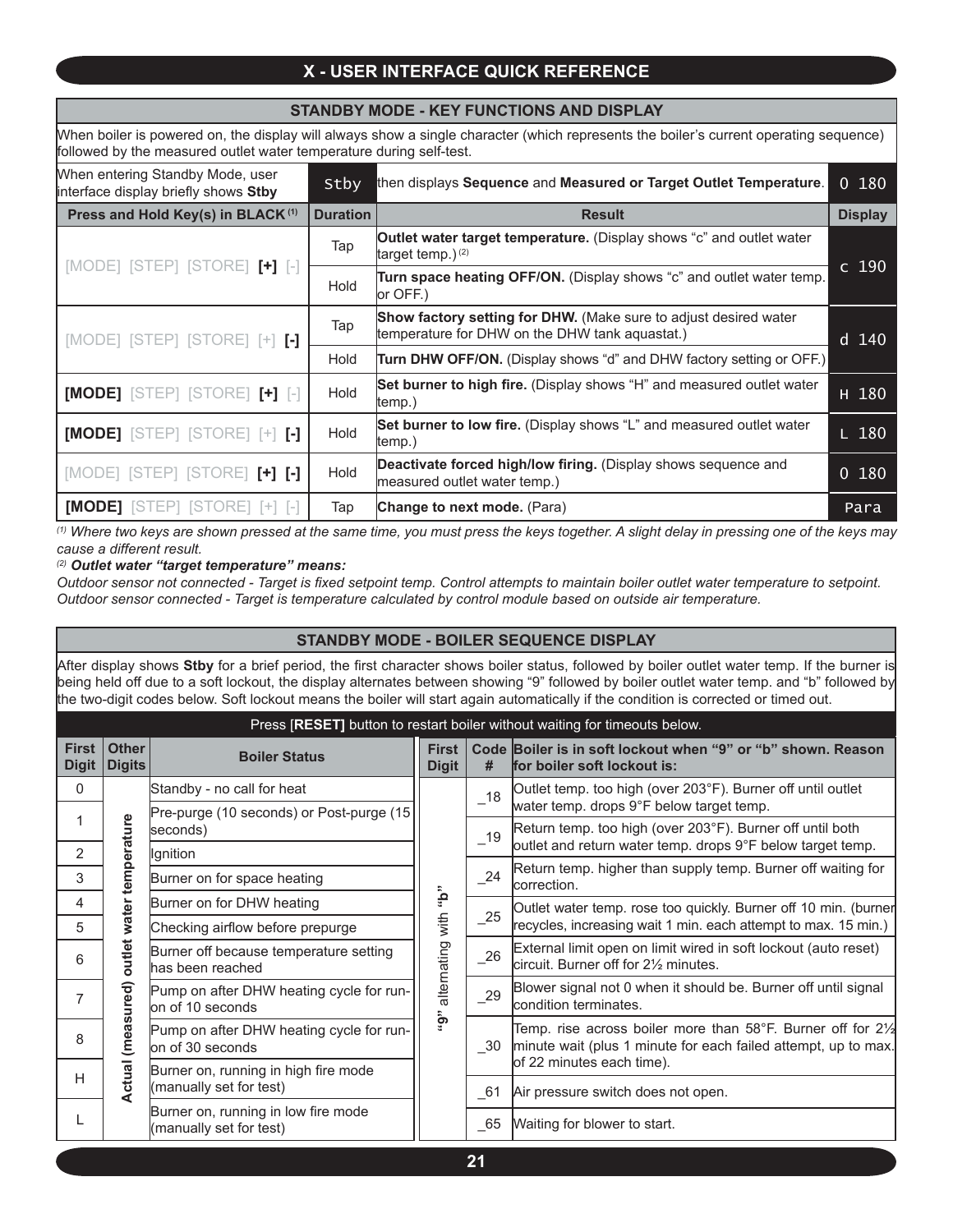# **X - USER INTERFACE QUICK REFERENCE**

| <b>PARAMETER MODE</b>                                                                                                                                                                                                                                                                                                                         |  |                 |                                                                                                                                                                                  |                                                                                                                                                                                                               |                                                  |                      |  |
|-----------------------------------------------------------------------------------------------------------------------------------------------------------------------------------------------------------------------------------------------------------------------------------------------------------------------------------------------|--|-----------------|----------------------------------------------------------------------------------------------------------------------------------------------------------------------------------|---------------------------------------------------------------------------------------------------------------------------------------------------------------------------------------------------------------|--------------------------------------------------|----------------------|--|
| Press [MODE] button 1 time from Standby Mode.                                                                                                                                                                                                                                                                                                 |  |                 |                                                                                                                                                                                  |                                                                                                                                                                                                               |                                                  |                      |  |
| Display shows Para until a key is<br><b>lpressed</b>                                                                                                                                                                                                                                                                                          |  | Para            | then displays Parameter and Current Status.                                                                                                                                      |                                                                                                                                                                                                               |                                                  | 1 180                |  |
| Press and Hold Key(s) in BLACK <sup>(1)</sup>                                                                                                                                                                                                                                                                                                 |  | <b>Duration</b> | <b>Result</b>                                                                                                                                                                    |                                                                                                                                                                                                               | <b>Display</b>                                   |                      |  |
| $[{\sf MODE}]$ $[{\sf STEP}]$ $[{\sf STORE}]$ $[+]$ $[-]$                                                                                                                                                                                                                                                                                     |  | Tap             | Step to next parameter (continue tapping<br>Step to change to 1, 2, 3, or 4) $\blacksquare$                                                                                      |                                                                                                                                                                                                               | <b>DHW Setting</b>                               | 1 140                |  |
|                                                                                                                                                                                                                                                                                                                                               |  | Tap             | <b>Increase</b> setting                                                                                                                                                          |                                                                                                                                                                                                               |                                                  |                      |  |
| [MODE] [STEP] [STORE] [+] [-]                                                                                                                                                                                                                                                                                                                 |  | Hold            | <b>FAST increase setting</b>                                                                                                                                                     |                                                                                                                                                                                                               | <b>DHW Setup</b>                                 | $\overline{2}$<br>01 |  |
| [MODE] [STEP] [STORE] [+] [-]                                                                                                                                                                                                                                                                                                                 |  | Tap             | Decrease setting                                                                                                                                                                 |                                                                                                                                                                                                               | <b>Space Heating Setup</b>                       | $\overline{3}$<br>01 |  |
|                                                                                                                                                                                                                                                                                                                                               |  | Hold            | <b>FAST Decrease setting</b>                                                                                                                                                     |                                                                                                                                                                                                               |                                                  |                      |  |
| $[{\sf MODEL}]$ $[{\sf STEP}]$ $[{\sf STORE}]$ $[+]$ $[.]$                                                                                                                                                                                                                                                                                    |  | Tap             | Store current setting (tap this key after setting<br>the parameter as desired)                                                                                                   |                                                                                                                                                                                                               | <b>Outlet Temperature</b><br>(See details below) | 4 190                |  |
| $[MODE]$ [STEP] [STORE] [+] [-]                                                                                                                                                                                                                                                                                                               |  | Tap             | Next mode (info)                                                                                                                                                                 |                                                                                                                                                                                                               |                                                  | Info                 |  |
| DHW Setup: Left digit shows "2"<br><b>DHWSetting:Leftdigitshows</b><br>"1" and right digit shows<br>and right digit should show "01."<br>"140." DO NOT change this<br>DO NOT change this setting. DHW<br>setting. Performance could<br>performance could be unreliable or<br>be unreliable. Set DHW tank<br>unsafe.<br>temp. on DHW aquastat. |  |                 | <b>Space Heating (SH) Setup:</b><br>Left digit shows "3" and right<br>digit should show "01." DO<br>NOT change this setting as it<br>might affect performance of<br>your boiler. | <b>SH Temperature: Left digit shows</b><br>"4" and right three digits show<br>target outlet water temp. (at 32°F<br>outside if outdoor sensor is used).<br>Adjust to desired settings with $+$<br>and - keys. |                                                  |                      |  |

*(1) After the [STORE] button is pressed, the set value will flash twice to confirm the change. Change will take effect after you leave Parameter Mode.*

| <b>INFORMATION MODE</b>                                                                                                                                                                               |                                                                                  |                                                            |                                                                                       |  |                                 |  |
|-------------------------------------------------------------------------------------------------------------------------------------------------------------------------------------------------------|----------------------------------------------------------------------------------|------------------------------------------------------------|---------------------------------------------------------------------------------------|--|---------------------------------|--|
| Press [MODE] button 2 times from Standby Mode.                                                                                                                                                        |                                                                                  |                                                            |                                                                                       |  |                                 |  |
| Display shows <b>Info</b> until a key is<br>lpressed                                                                                                                                                  | Info                                                                             | then displays Parameter, Flashing Dot, and Current Status. |                                                                                       |  | 1.190                           |  |
| Press and Hold Key(s) in BLACK <sup>(1)</sup>                                                                                                                                                         | <b>Duration</b>                                                                  | <b>Result</b>                                              |                                                                                       |  | <b>Display</b>                  |  |
| $[{\sf MODEL}]$ $[{\sf STEP}]$ $[{\sf STCRE}]$ $[+]$ $[-]$                                                                                                                                            | Tap                                                                              | Step to next<br>parameter was                              | <b>Measured outlet water temperature</b><br>(First digit shows 1 and dot flashes) (1) |  | 1.180                           |  |
|                                                                                                                                                                                                       |                                                                                  |                                                            | <b>Return water temperature</b><br>(First digit shows 2 and dot flashes) (1)          |  | 2.150                           |  |
| <sup>(1)</sup> Digits after flashing dot show measured outlet temperature.                                                                                                                            |                                                                                  |                                                            | This function not used<br>(First digit shows 3 and dot flashes) (2)                   |  | $3. - 18$                       |  |
|                                                                                                                                                                                                       |                                                                                  |                                                            | <b>Outside temperature</b><br>(First digit shows 4 and dot flashes) (3)               |  | $\overline{4.}$ $\overline{42}$ |  |
|                                                                                                                                                                                                       |                                                                                  |                                                            | This function not used<br>(First digit shows 5 and dot flashes) (2)                   |  | $5. - 18$                       |  |
|                                                                                                                                                                                                       |                                                                                  |                                                            | <b>Target outlet water temperature</b><br>(First digit shows 6 and dot flashes) (4)   |  | 6.190                           |  |
| <sup>(2)</sup> Digits after flashing dot show -18.<br>(3) Digits after flashing dot show outside temperature.                                                                                         | Outlet water temp. change over time<br>(First digit shows 7 and dot flashes) (5) |                                                            | 7.<br>$\mathbf{1}$                                                                    |  |                                 |  |
| <sup>(4)</sup> Digits after flashing dot show target outlet temperature.<br>(5) Digits after flashing dot show rate of change in °F per second.<br><sup>(6)</sup> Digits after flashing dot show -32. |                                                                                  |                                                            | Return water temp. change over time<br>(First digit shows 8 and dot flashes) (5)      |  | 8.<br>$\mathbf{1}$              |  |
| NOTE: Display will show A-32 if [STEP] is pressed after "9" appears.                                                                                                                                  |                                                                                  |                                                            | This function not used<br>(First digit shows 9 and dot flashes) (6)                   |  | $9. - 32$                       |  |